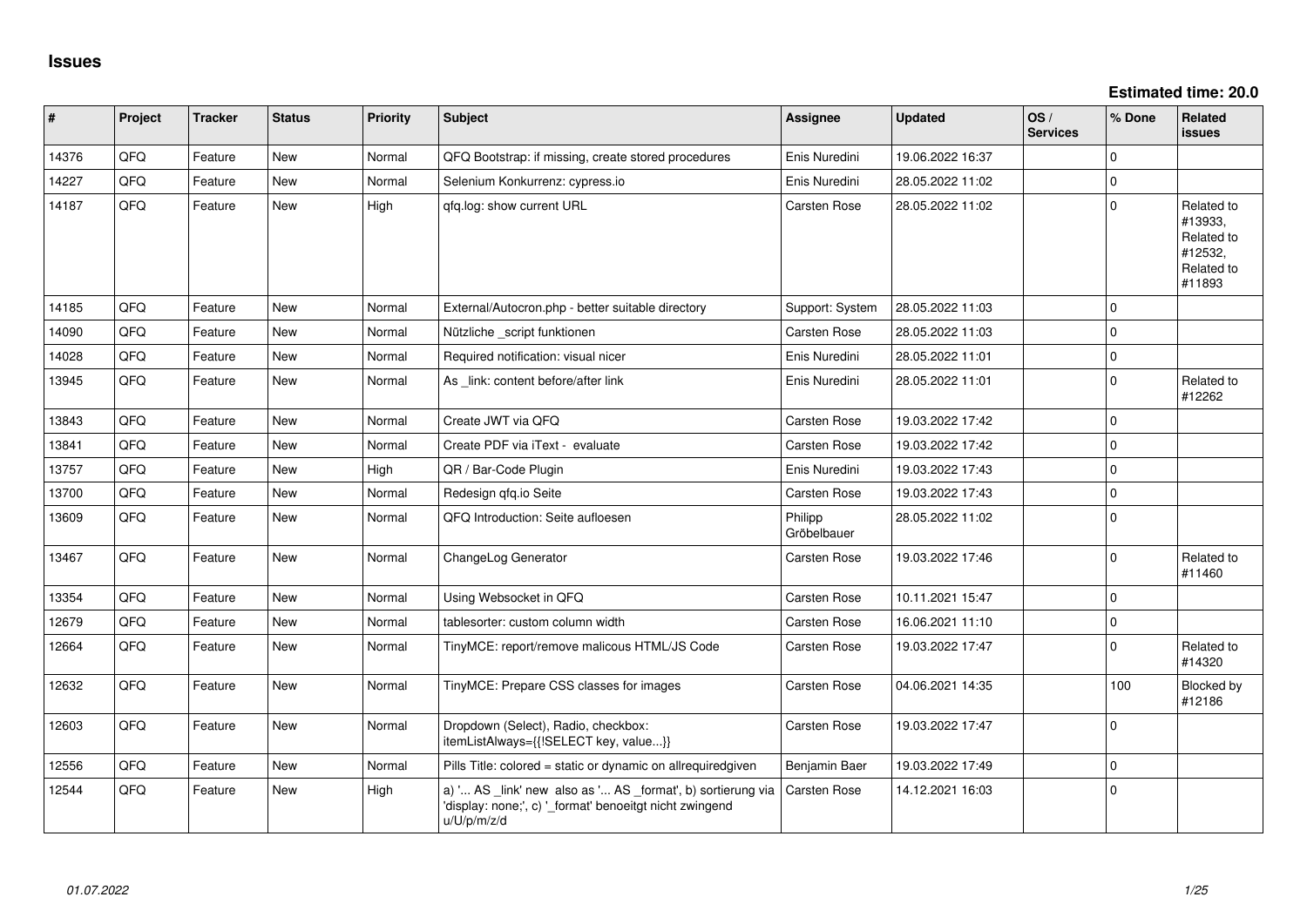| #     | Project | <b>Tracker</b> | <b>Status</b> | <b>Priority</b> | <b>Subject</b>                                                                                                      | <b>Assignee</b>     | <b>Updated</b>   | OS/<br><b>Services</b> | % Done      | <b>Related</b><br><b>issues</b>                                       |
|-------|---------|----------------|---------------|-----------------|---------------------------------------------------------------------------------------------------------------------|---------------------|------------------|------------------------|-------------|-----------------------------------------------------------------------|
| 12532 | QFQ     | Feature        | New           | High            | SIP-Parameter bei Seitenaufruf in Browser-Console<br>anzeigen                                                       | Carsten Rose        | 07.12.2021 17:19 |                        | $\Omega$    | Related to<br>#11893.<br>Related to<br>#14187                         |
| 12490 | QFQ     | Feature        | <b>New</b>    | Normal          | Loading Plugins in QFQ - see what tinymce does. (lazy<br>loading)                                                   | Benjamin Baer       | 08.06.2022 10:37 |                        | $\Omega$    | Related to<br>#12611,<br>Related to<br>#10013,<br>Related to<br>#7732 |
| 12480 | QFQ     | Feature        | <b>New</b>    | Normal          | If QFQ upgrade is running, block further request                                                                    | Carsten Rose        | 03.05.2021 20:45 |                        | 0           |                                                                       |
| 12477 | QFQ     | Feature        | New           | Normal          | Support for refactoring: Form, FormElement, diverse<br>Tabellen/Spalten, tt-content Records                         | Carsten Rose        | 03.05.2021 20:45 |                        | 0           |                                                                       |
| 12476 | QFQ     | Feature        | <b>New</b>    | Normal          | clearMe: a) should trigger 'dirty', b) sticky on textarea resize                                                    | Benjamin Baer       | 04.01.2022 08:40 |                        | 0           | Related to<br>#9528                                                   |
| 12474 | QFQ     | Feature        | <b>New</b>    | Normal          | Check BaseConfigURL if it is given and the the last char is '/'                                                     | <b>Carsten Rose</b> | 03.05.2021 20:45 |                        | 0           |                                                                       |
| 12465 | QFQ     | Feature        | New           | Normal          | QFQ Function: use in FE to fill StoreRecord                                                                         | Carsten Rose        | 05.05.2021 21:58 |                        | $\mathbf 0$ |                                                                       |
| 12413 | QFQ     | Feature        | New           | Normal          | STORE_TYPO3: enhance for {{be_users.email:T}},<br>{{fe users.email:T}}                                              | Carsten Rose        | 03.05.2021 20:45 |                        | 0           | Related to<br>#12412,<br>Related to<br>#10012                         |
| 12412 | QFQ     | Feature        | New           | Normal          | Action/Escape qualifier 'e' (empty), '0': if given, an empty<br>string (or '0') will be treated as 'not found'      | Carsten Rose        | 08.05.2021 09:40 |                        | $\Omega$    | Related to<br>#12413,<br>Related to<br>#10012                         |
| 12400 | QFQ     | Feature        | <b>New</b>    | Normal          | Tutorial ist in QFQ Doku, Wird in der Suche gefunden, es<br>gibt aber kein Menupunkt - Inhalt ueberpruefen          | Carsten Rose        | 03.05.2021 20:45 |                        | $\mathbf 0$ |                                                                       |
| 12330 | QFQ     | Feature        | <b>New</b>    | Normal          | Copy to input field / text area / TinyMCE                                                                           | Carsten Rose        | 07.04.2021 09:01 |                        | 0           |                                                                       |
| 12269 | QFQ     | Feature        | <b>New</b>    | Normal          | 2FA - Login                                                                                                         | Carsten Rose        | 03.05.2021 20:45 |                        | 0           |                                                                       |
| 12186 | QFQ     | Feature        | New           | High            | TinyMCE Config für Objekte                                                                                          | Carsten Rose        | 07.12.2021 17:19 |                        | 0           | <b>Blocks</b><br>#12632                                               |
| 12163 | QFQ     | Feature        | <b>New</b>    | Normal          | Checkbox: table wrap                                                                                                | Carsten Rose        | 03.05.2021 20:51 |                        | 0           |                                                                       |
| 12162 | QFQ     | Feature        | New           | Normal          | FE.type=sendmail: personalized mailing (several mails) via<br>template                                              | Carsten Rose        | 03.05.2021 20:45 |                        | 0           |                                                                       |
| 12156 | QFQ     | Feature        | New           | Normal          | Form: Optional disable 'leave page'                                                                                 |                     | 03.05.2021 20:45 |                        | $\mathbf 0$ |                                                                       |
| 12146 | QFQ     | Feature        | New           | Normal          | Autocron Job: Anzeigen wann der naechste Job ausgefuehrt   Carsten Rose<br>wird, resp das er nicht ausgefuehrt wird |                     | 15.03.2021 15:23 |                        | 0           |                                                                       |
| 12135 | QFQ     | Feature        | New           | Normal          | Subrecord: Notiz                                                                                                    |                     | 24.04.2021 16:58 |                        | $\mathbf 0$ |                                                                       |
| 12119 | QFQ     | Feature        | New           | Normal          | AS paged: error message missing if there ist no 'r'<br>argument.                                                    | Carsten Rose        | 03.05.2021 20:51 |                        | $\mathbf 0$ |                                                                       |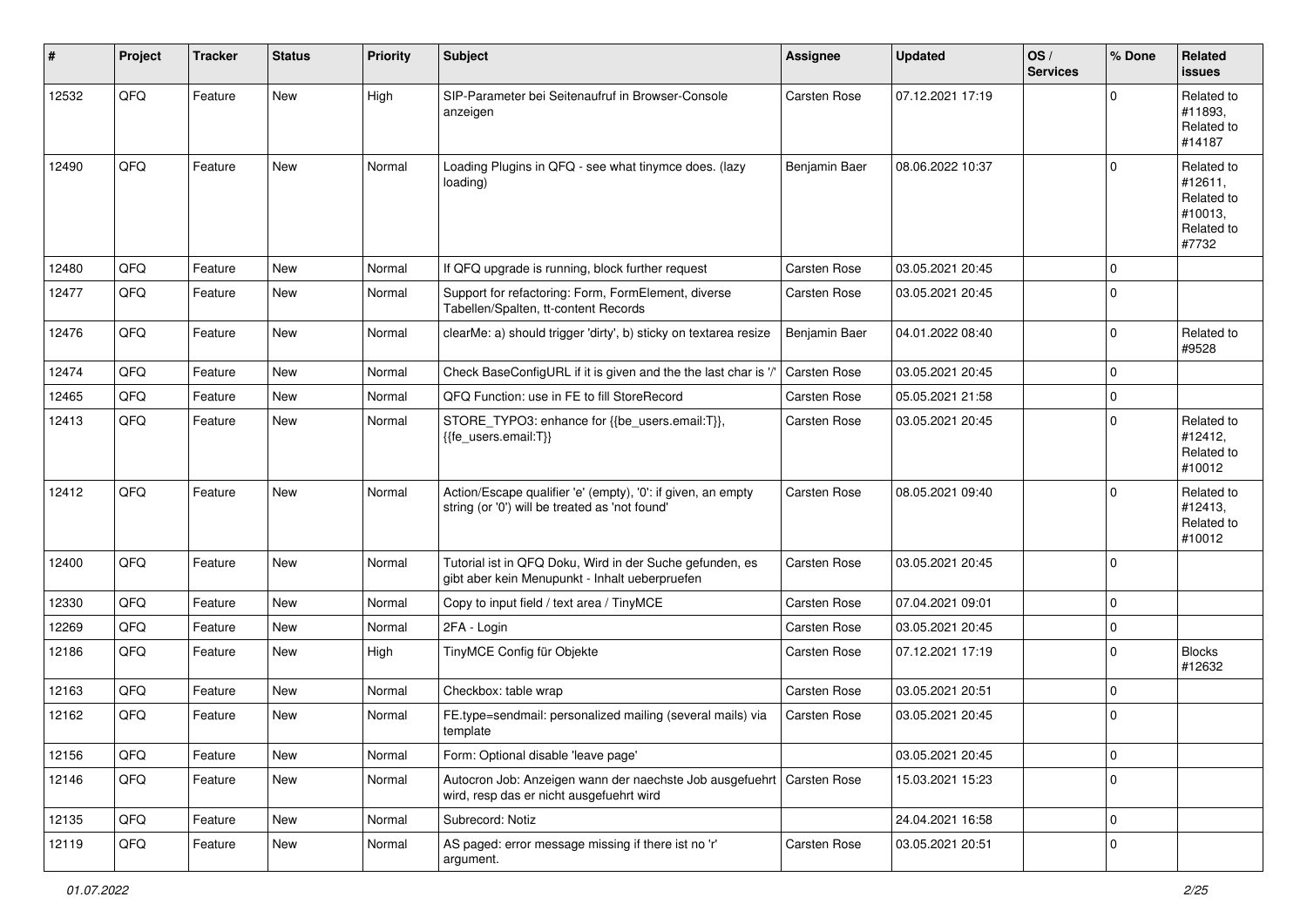| $\vert$ # | Project | <b>Tracker</b> | <b>Status</b> | <b>Priority</b> | <b>Subject</b>                                                                                       | Assignee                                               | <b>Updated</b>   | OS/<br><b>Services</b> | % Done       | Related<br><b>issues</b>                      |                      |
|-----------|---------|----------------|---------------|-----------------|------------------------------------------------------------------------------------------------------|--------------------------------------------------------|------------------|------------------------|--------------|-----------------------------------------------|----------------------|
| 12109     | QFQ     | Feature        | <b>New</b>    | Normal          | Donwload Link: Plain, SIP, Persistent Link, Peristent SIP -<br>new notation                          | Carsten Rose                                           | 03.05.2021 20:45 |                        | $\mathbf{0}$ | Related to<br>#12085                          |                      |
| 12039     | QFQ     | Feature        | <b>New</b>    | Normal          | Missing htmlSpecialChar() in pre processing on form submit                                           |                                                        | 18.02.2021 00:09 |                        | $\Omega$     | Related to<br>#14320                          |                      |
| 12038     | QFQ     | Feature        | New           | Normal          | a) STORE_VAR: filenameOnlyStripUniq, b) SP:<br>QSTRIPUNIQ()                                          |                                                        | 17.02.2021 23:55 |                        | $\mathbf 0$  |                                               |                      |
| 12024     | QFQ     | Feature        | <b>New</b>    | Normal          | Excel Export: text columns by default decode<br>htmlspeciachar()                                     | Carsten Rose                                           | 17.02.2021 23:55 |                        | $\Omega$     | Related to<br>#12022                          |                      |
| 12023     | QFQ     | Feature        | <b>New</b>    | Normal          | MySQL Stored Precdure: QDECODESPECIALCHAR()                                                          | Carsten Rose                                           | 16.02.2021 11:16 |                        | $\mathbf{0}$ | Related to<br>#12022                          |                      |
| 11955     | QFQ     | Feature        | <b>New</b>    | Normal          | subrecord: new title option to set <th> attributes - e.g. to<br/>customize tablesorter options.</th> | attributes - e.g. to<br>customize tablesorter options. | Carsten Rose     | 03.05.2021 20:47       |              | 0                                             | Related to<br>#11775 |
| 11893     | QFQ     | Feature        | New           | High            | Broken SIP: a) only report one time, b) only report in main<br>column                                | Carsten Rose                                           | 12.05.2021 12:13 |                        | $\Omega$     | Related to<br>#12532,<br>Related to<br>#14187 |                      |
| 11892     | QFQ     | Feature        | New           | Normal          | tablesorter: columns with links are hard to order - new<br>qualifier 'Y: <ord>'</ord>                | Enis Nuredini                                          | 23.03.2022 09:22 |                        | 0            |                                               |                      |
| 11850     | QFQ     | Feature        | <b>New</b>    | Urgent          | Wizard Form: basierend auf einer Tabelle eine Form<br>anlegen.                                       |                                                        | 03.05.2021 21:12 |                        | $\Omega$     | Blocked by<br>#8082                           |                      |
| 11775     | QFQ     | Feature        | <b>New</b>    | Normal          | Subrecord Tooltip pro Feld                                                                           | Carsten Rose                                           | 18.12.2020 15:22 |                        | $\mathbf{0}$ | Related to<br>#11955                          |                      |
| 11747     | QFQ     | Feature        | <b>New</b>    | Normal          | Maintenance Page with Redirect                                                                       | Carsten Rose                                           | 03.05.2021 20:47 |                        | $\Omega$     | Related to<br>#11741                          |                      |
| 11716     | QFQ     | Feature        | <b>New</b>    | Normal          | Form an beliebiger Stelle im Report anzeigen                                                         |                                                        | 09.12.2020 09:47 |                        | 0            |                                               |                      |
| 11702     | QFQ     | Feature        | New           | Normal          | HTML Special Char makes no sense for 'allbut' if '&' is<br>forbidden                                 | Carsten Rose                                           | 07.12.2021 16:35 |                        | 0            | Related to<br>#5112,<br>Related to<br>#14320  |                      |
| 11535     | QFQ     | Feature        | <b>New</b>    | Normal          | Ability to create SQL columns in frontend QFQ forms                                                  |                                                        | 17.11.2020 12:11 |                        | 0            |                                               |                      |
| 11534     | QFQ     | Feature        | New           | Normal          | Report: Action on selected rows - Table batchprocessing<br>feature                                   |                                                        | 18.11.2020 08:15 |                        | $\mathbf 0$  |                                               |                      |
| 11523     | QFQ     | Feature        | <b>New</b>    | Normal          | Mit dynamic Update erkennen, ob Upload gemacht wurde                                                 | Carsten Rose                                           | 13.11.2020 15:07 |                        | $\Omega$     | Related to<br>#9533                           |                      |
| 11516     | QFQ     | Feature        | <b>New</b>    | Normal          | Multi Page Form (Previous/Next Buttons)                                                              | Carsten Rose                                           | 16.03.2021 17:52 |                        | 0            |                                               |                      |
| 11504     | QFQ     | Feature        | <b>New</b>    | Normal          | Dynamic Update: Button text update for 'Save',' Close' &<br>'Delete'                                 | Carsten Rose                                           | 12.11.2020 23:44 |                        | $\mathbf{0}$ |                                               |                      |
| 11460     | QFQ     | Feature        | <b>New</b>    | Normal          | Easier creation of changelog: gitchangelog                                                           | Carsten Rose                                           | 12.06.2021 10:20 |                        | $\Omega$     | Related to<br>#13467                          |                      |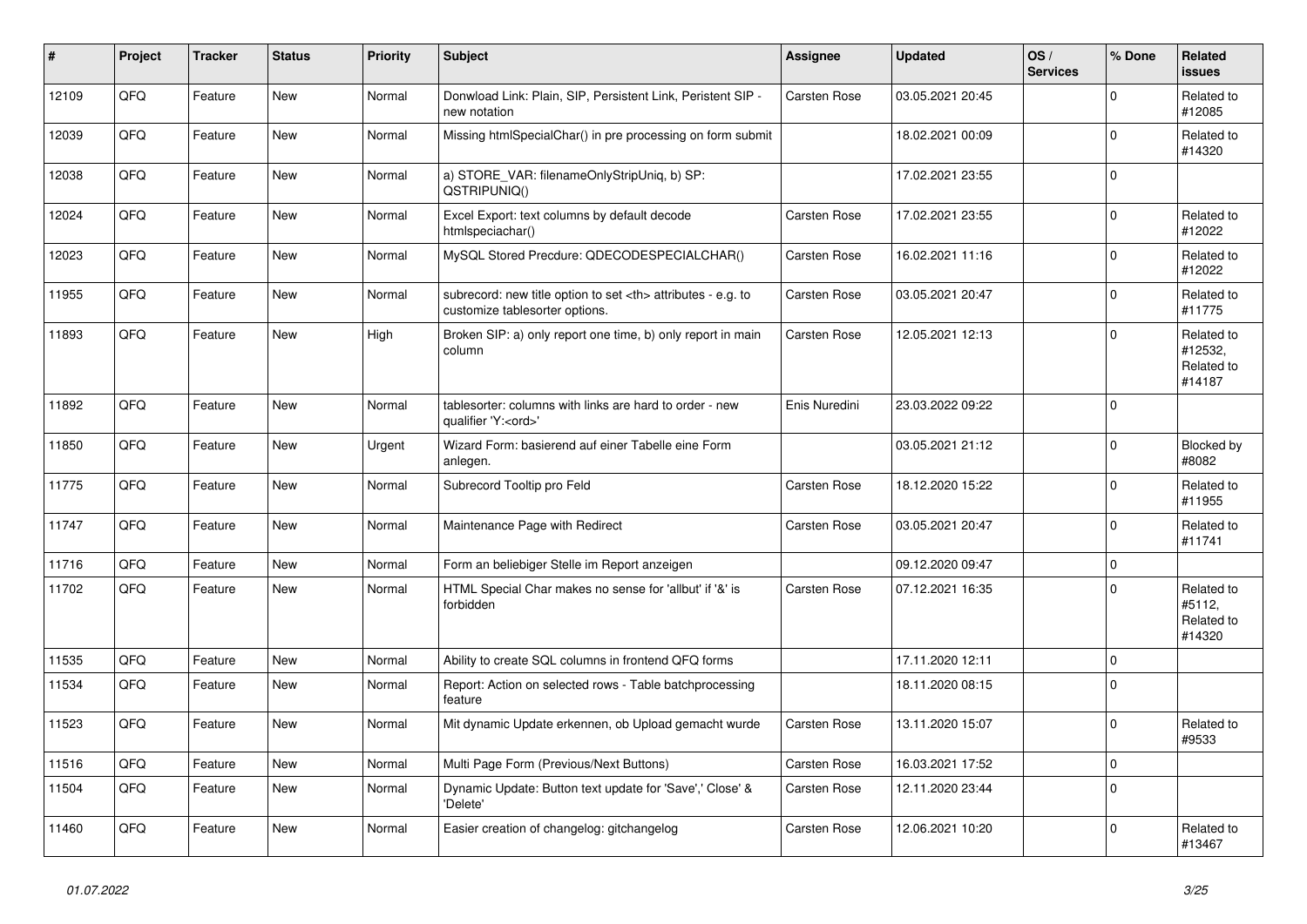| #     | Project | <b>Tracker</b> | <b>Status</b> | <b>Priority</b> | <b>Subject</b>                                                                                                                        | Assignee            | <b>Updated</b>   | OS/<br><b>Services</b> | % Done      | <b>Related</b><br><b>issues</b>             |
|-------|---------|----------------|---------------|-----------------|---------------------------------------------------------------------------------------------------------------------------------------|---------------------|------------------|------------------------|-------------|---------------------------------------------|
| 11080 | QFQ     | Feature        | <b>New</b>    | Normal          | Send MQTT messages                                                                                                                    | <b>Carsten Rose</b> | 29.08.2020 19:49 |                        | $\Omega$    |                                             |
| 10996 | QFQ     | Feature        | New           | Normal          | Download video via sip: no seek                                                                                                       | Carsten Rose        | 12.08.2020 14:18 |                        | $\Omega$    |                                             |
| 10979 | QFQ     | Feature        | <b>New</b>    | Normal          | Ajax Calls an API - dataReport                                                                                                        | <b>Carsten Rose</b> | 11.05.2022 12:15 |                        | 0           |                                             |
| 10976 | QFQ     | Feature        | <b>New</b>    | Normal          | Excel Export Verbesserungen                                                                                                           | <b>Carsten Rose</b> | 06.08.2020 10:56 |                        | $\mathbf 0$ |                                             |
| 10874 | QFQ     | Feature        | <b>New</b>    | Normal          | Erstellen eines Foreign Keys in der Tabelle "FormElement"                                                                             |                     | 13.07.2020 10:11 |                        | $\mathbf 0$ |                                             |
| 10819 | QFQ     | Feature        | <b>New</b>    | Normal          | Persistent SIP - second try                                                                                                           | Carsten Rose        | 29.06.2020 23:02 |                        | $\Omega$    | Related to<br>#6261                         |
| 10763 | QFQ     | Feature        | <b>New</b>    | Normal          | form accessed and submitted despite logout?                                                                                           |                     | 16.06.2020 11:43 |                        | $\Omega$    |                                             |
| 10714 | QFQ     | Feature        | <b>New</b>    | Normal          | multi Table Form                                                                                                                      | <b>Carsten Rose</b> | 16.03.2021 18:44 |                        | 0           |                                             |
| 10593 | QFQ     | Feature        | <b>New</b>    | Normal          | label2: text behind input element                                                                                                     | <b>Carsten Rose</b> | 16.05.2020 10:57 |                        | $\pmb{0}$   |                                             |
| 10463 | QFQ     | Feature        | New           | Normal          | Report _link: expliztes setzen von HTML Tags (Bedarf fuer<br>'data-selenium' & 'id')                                                  | Enis Nuredini       | 23.03.2022 09:23 |                        | $\mathbf 0$ | Related to<br>#7648                         |
| 10384 | QFQ     | Feature        | <b>New</b>    | Normal          | Parameter Exchange QFQ Instances                                                                                                      |                     | 07.05.2020 09:38 |                        | $\mathbf 0$ |                                             |
| 10345 | QFQ     | Feature        | <b>New</b>    | Normal          | Templates - Patterns QFQ Style                                                                                                        |                     | 03.05.2021 21:01 |                        | $\Omega$    | Related to<br>#10713                        |
| 10119 | QFQ     | Feature        | <b>New</b>    | Normal          | Dropdown (selectlist) & Type Ahead: format and catagorize<br>list                                                                     | <b>Carsten Rose</b> | 07.05.2020 09:36 |                        | $\mathbf 0$ |                                             |
| 10115 | QFQ     | Feature        | New           | Normal          | TypeAhead: static list                                                                                                                | <b>Carsten Rose</b> | 26.02.2020 16:42 |                        | 100         |                                             |
| 10114 | QFQ     | Feature        | New           | High            | Symbol (Link): 'G:' (Glyphicon) replaced by 'i:' (icon)                                                                               |                     | 07.12.2021 17:19 |                        | $\mathbf 0$ | Related to<br>#3797.<br>Related to<br>#4194 |
| 10080 | QFQ     | Feature        | <b>New</b>    | Normal          | Popup on 'save' / 'close': configure dialog (answer<br>yes/no/cancle/)                                                                | <b>Carsten Rose</b> | 28.03.2021 20:52 |                        | 0           | Is duplicate of<br>#12262                   |
| 10014 | QFQ     | Feature        | New           | Normal          | Manual.rst: describe behaviour and process order of<br>fillStoreVar, slaveId, sqlBefore,                                              | <b>Carsten Rose</b> | 01.02.2020 22:31 |                        | $\Omega$    |                                             |
| 9983  | QFQ     | Feature        | <b>New</b>    | Normal          | Report Notation: new keyword 'range'                                                                                                  | Carsten Rose        | 01.02.2020 15:55 |                        | 0           |                                             |
| 9927  | QFQ     | Feature        | New           | Normal          | QFQ Update: a) Update nur machen wenn BE User<br>eingeloggt ist., b) Bei Fehler genaue Meldung welcher<br>Updateschritt Probleme hat. | <b>Carsten Rose</b> | 22.01.2020 12:59 |                        | $\mathbf 0$ |                                             |
| 9853  | QFQ     | Feature        | <b>New</b>    | Normal          | Check das SQL / QFQ / Mail Logfile geschrieben wird                                                                                   |                     | 09.01.2020 11:15 |                        | 0           |                                             |
| 9811  | QFQ     | Feature        | New           | Normal          | Report: tag every n'th row                                                                                                            | <b>Carsten Rose</b> | 01.02.2020 23:22 |                        | $\mathbf 0$ |                                             |
| 9781  | QFQ     | Feature        | <b>New</b>    | Normal          | Button: CSS class to make buttons smaller                                                                                             | <b>Carsten Rose</b> | 01.02.2020 23:22 |                        | $\mathbf 0$ |                                             |
| 9777  | QFQ     | Feature        | <b>New</b>    | Normal          | Logging QFQ Variables                                                                                                                 | <b>Carsten Rose</b> | 16.12.2019 17:17 |                        | $\mathbf 0$ |                                             |
| 9707  | QFQ     | Feature        | New           | Normal          | SIP security: encode pageld and check pageld on decode                                                                                | <b>Carsten Rose</b> | 01.02.2020 23:22 |                        | $\mathbf 0$ |                                             |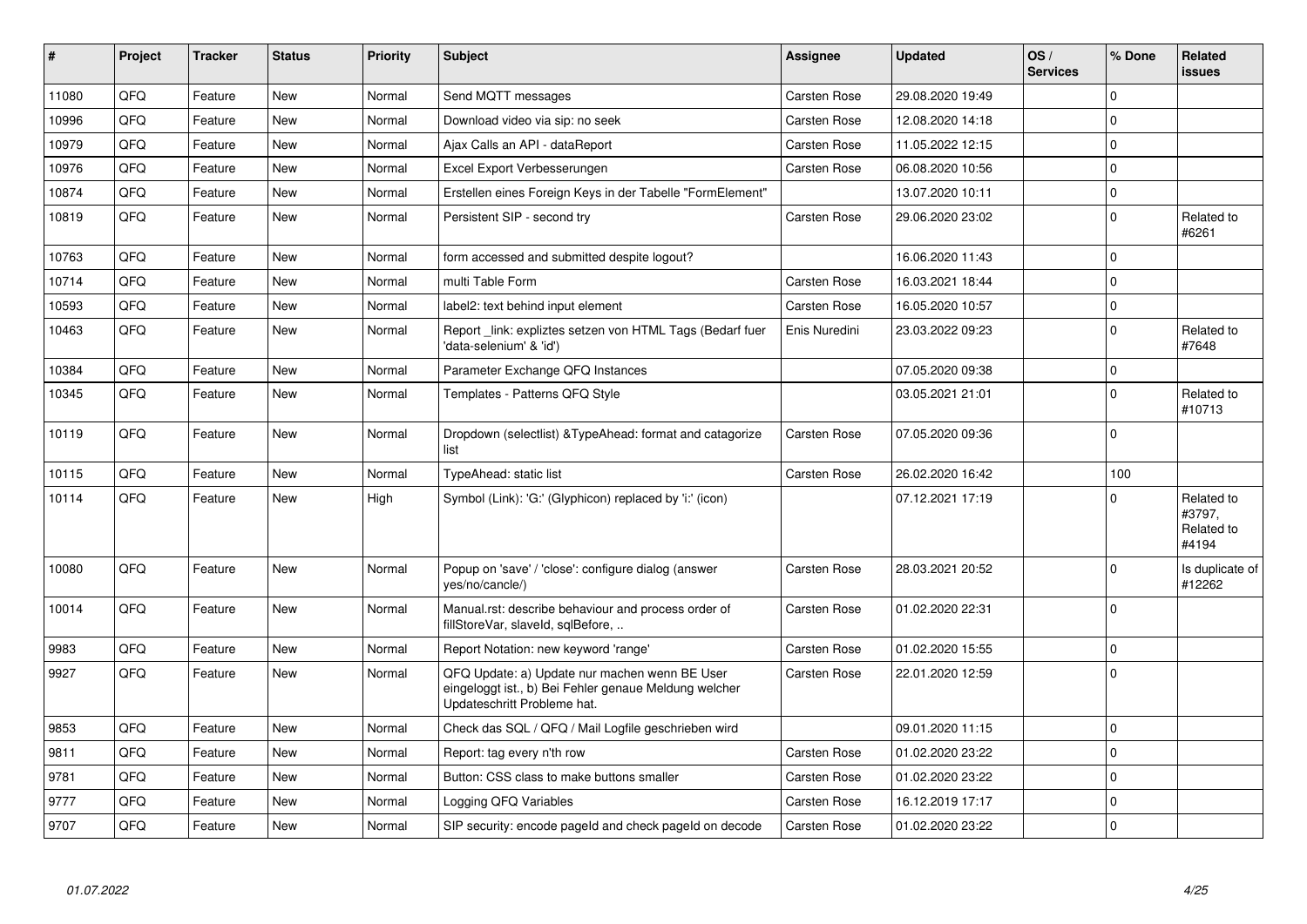| $\vert$ # | Project | <b>Tracker</b> | <b>Status</b> | <b>Priority</b> | <b>Subject</b>                                                                                         | <b>Assignee</b>     | <b>Updated</b>   | OS/<br><b>Services</b> | % Done       | Related<br><b>issues</b>                                             |
|-----------|---------|----------------|---------------|-----------------|--------------------------------------------------------------------------------------------------------|---------------------|------------------|------------------------|--------------|----------------------------------------------------------------------|
| 9706      | QFQ     | Feature        | New           | Normal          | Multi File Upload (hidden template group)                                                              | Carsten Rose        | 01.02.2020 23:22 |                        | $\Omega$     | Related to<br>#7521,<br>Related to<br>#5562,<br>Related to<br>#13330 |
| 9602      | QFQ     | Feature        | <b>New</b>    | Normal          | Form definition as JSON                                                                                | Carsten Rose        | 01.02.2020 23:21 |                        | $\mathbf 0$  | Related to<br>#9600                                                  |
| 9537      | QFQ     | Feature        | <b>New</b>    | Normal          | FormEditor: Edit fieldset in FrontEnd                                                                  | Carsten Rose        | 01.02.2020 23:22 |                        | 0            |                                                                      |
| 9352      | QFQ     | Feature        | <b>New</b>    | Normal          | FE 'Native' fire slaveld, sqlAfter, sqlIns                                                             | <b>Carsten Rose</b> | 01.02.2020 23:22 |                        | 0            |                                                                      |
| 9348      | QFQ     | Feature        | <b>New</b>    | Normal          | defaultThumbnailSize: pre render thumbnails                                                            | Carsten Rose        | 12.06.2021 09:05 |                        | 0            |                                                                      |
| 9221      | QFQ     | Feature        | <b>New</b>    | Normal          | typeAhead: Zeichenlimite ausschalten                                                                   | <b>Carsten Rose</b> | 29.06.2022 22:36 |                        | 0            |                                                                      |
| 9208      | QFQ     | Feature        | New           | Normal          | Manage 'recent' records                                                                                | <b>Carsten Rose</b> | 01.02.2020 23:22 |                        | 0            |                                                                      |
| 9136      | QFQ     | Feature        | New           | Normal          | Create ZIP files with dynamic PDFs                                                                     | Carsten Rose        | 01.02.2020 23:22 |                        | $\mathbf 0$  |                                                                      |
| 9129      | QFQ     | Feature        | <b>New</b>    | Normal          | sqlValidate: Message as notification, not as error                                                     | Carsten Rose        | 01.02.2020 23:22 |                        | $\mathbf 0$  | Related to<br>#9128                                                  |
| 9128      | QFQ     | Feature        | New           | Normal          | Error Message: not replaced variables- a) replace back to<br>'{{', b) underline                        | Carsten Rose        | 01.02.2020 23:22 |                        | $\mathbf 0$  | Related to<br>#9129                                                  |
| 8975      | QFQ     | Feature        | New           | Normal          | Report Notation: 2.0                                                                                   | Carsten Rose        | 01.02.2020 23:22 |                        | 0            | Related to<br>#8963                                                  |
| 8962      | QFQ     | Feature        | <b>New</b>    | High            | allow for form fields with identical names                                                             | <b>Carsten Rose</b> | 03.05.2021 21:14 |                        | 0            |                                                                      |
| 8806      | QFQ     | Feature        | <b>New</b>    | Normal          | SQL Function nl2br                                                                                     | Carsten Rose        | 01.02.2020 23:22 |                        | 0            |                                                                      |
| 8719      | QFQ     | Feature        | <b>New</b>    | Normal          | extraButtonLock: add support for 0/1                                                                   | <b>Carsten Rose</b> | 01.02.2020 23:22 |                        | 0            |                                                                      |
| 8702      | QFQ     | Feature        | New           | Normal          | Load Record which is locked: missing user info                                                         | Carsten Rose        | 11.12.2019 16:16 |                        | 0            | Related to<br>#9789                                                  |
| 8336      | QFQ     | Feature        | New           | Normal          | Form > modified > Close New: a) Optional disable popup, b)<br>custom text, c) mode on save: close stay | Carsten Rose        | 01.02.2020 23:22 |                        | $\mathbf 0$  | Related to<br>#8335                                                  |
| 8217      | QFQ     | Feature        | <b>New</b>    | Normal          | if-elseif-else construct                                                                               | Carsten Rose        | 16.03.2021 18:41 |                        | $\mathbf 0$  | Related to<br>#10716                                                 |
| 8187      | QFQ     | Feature        | New           | Normal          | Subrecord: enable/hide new button - make new/edit/delete<br>customizeable.                             | Carsten Rose        | 06.03.2021 18:44 |                        | 0            | Related to<br>#11326                                                 |
| 8089      | QFQ     | Feature        | New           | Normal          | Copy/Paste for FormElements                                                                            | Carsten Rose        | 01.02.2020 23:22 |                        | $\mathbf{0}$ |                                                                      |
| 7924      | QFQ     | Feature        | New           | Normal          | Radio/Checkbox with Tooltip                                                                            | Carsten Rose        | 01.02.2020 23:22 |                        | 0            |                                                                      |
| 7920      | QFQ     | Feature        | New           | Normal          | FE: Syntax Highlight, Zeinlenumbruch                                                                   | Carsten Rose        | 01.02.2020 10:03 |                        | $\mathbf 0$  |                                                                      |
| 7850      | QFQ     | Feature        | New           | High            | Upload records: non 'pathFileName' column                                                              | Carsten Rose        | 03.05.2021 21:14 |                        | $\mathbf 0$  |                                                                      |
| 7812      | QFQ     | Feature        | New           | Normal          | FE 'Subrecord' - new option 'subrecordShowFilter',<br>'subrecordPaging'                                | Carsten Rose        | 01.02.2020 23:22 |                        | 0            |                                                                      |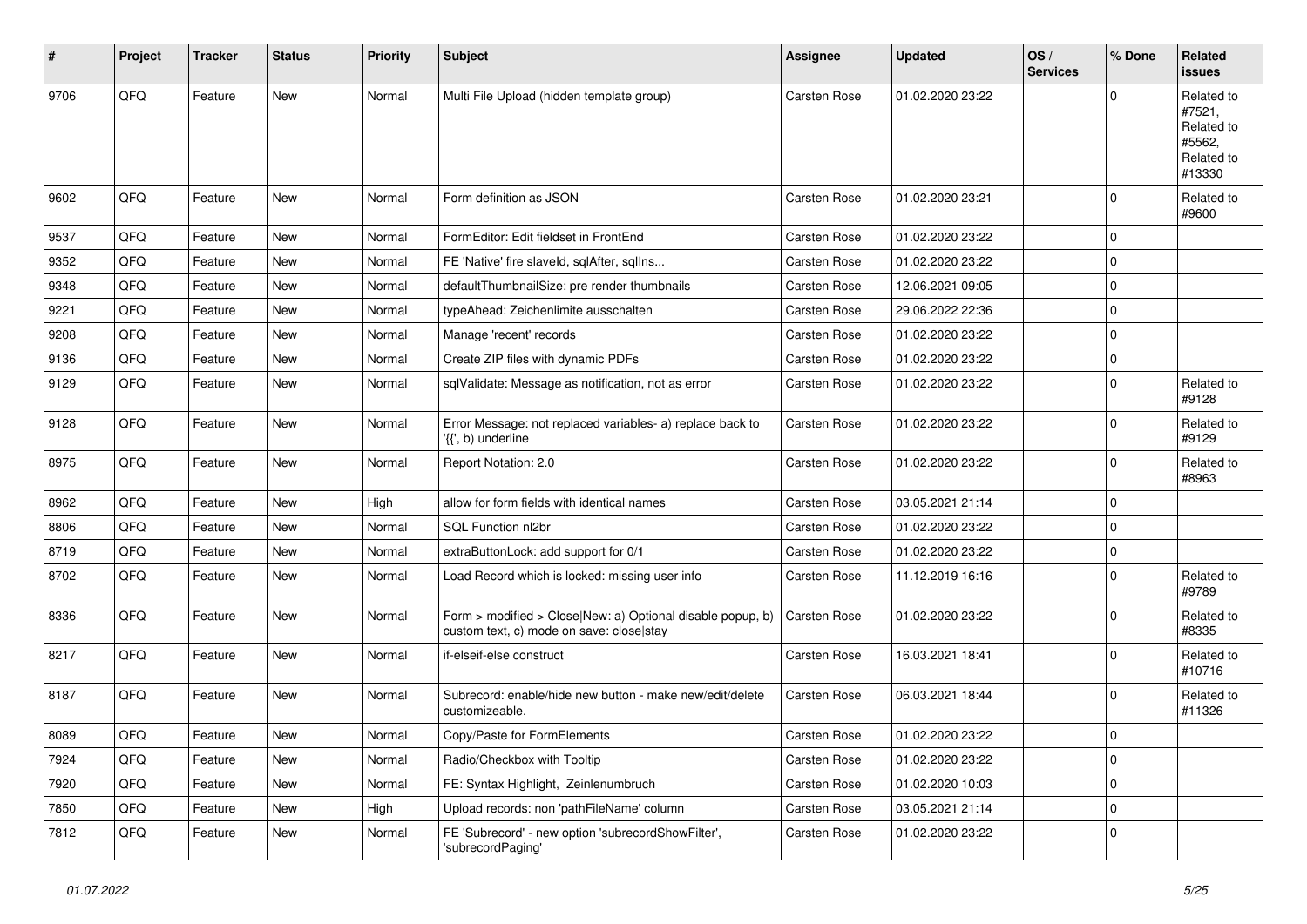| #    | Project | <b>Tracker</b> | <b>Status</b> | <b>Priority</b> | <b>Subject</b>                                                                                                             | Assignee            | <b>Updated</b>   | OS/<br><b>Services</b> | % Done       | <b>Related</b><br><b>issues</b>             |
|------|---------|----------------|---------------|-----------------|----------------------------------------------------------------------------------------------------------------------------|---------------------|------------------|------------------------|--------------|---------------------------------------------|
| 7683 | QFQ     | Feature        | <b>New</b>    | Normal          | Special column names in '{{ SELECT  AS _link }}' should<br>be detected                                                     | <b>Carsten Rose</b> | 01.02.2020 23:21 |                        | $\Omega$     |                                             |
| 7681 | QFQ     | Feature        | <b>New</b>    | Normal          | Optional switch off 'check for modified record'                                                                            | <b>Carsten Rose</b> | 01.02.2020 23:21 |                        | $\mathbf 0$  |                                             |
| 7660 | QFQ     | Feature        | New           | Normal          | IMAP: import mails to DB, move / delete mails                                                                              | Carsten Rose        | 01.02.2020 09:52 |                        | $\mathbf 0$  |                                             |
| 7521 | QFQ     | Feature        | New           | Normal          | TemplateGroup: fe.type=upload                                                                                              | Carsten Rose        | 01.02.2020 23:21 |                        | $\Omega$     | Related to<br>#9706                         |
| 7520 | QFQ     | Feature        | New           | Normal          | QR Code:  AS _qr ( AS _link)                                                                                               | <b>Carsten Rose</b> | 01.02.2020 23:22 |                        | $\Omega$     |                                             |
| 7519 | QFQ     | Feature        | New           | Normal          | Select: Multi                                                                                                              | Carsten Rose        | 01.02.2020 23:22 |                        | $\pmb{0}$    |                                             |
| 7481 | QFQ     | Feature        | New           | Normal          | Detect 'BaseUrl' automatically                                                                                             | <b>Carsten Rose</b> | 01.02.2020 23:21 |                        | $\pmb{0}$    |                                             |
| 7480 | QFQ     | Feature        | New           | Normal          | Record History (Undo / Redo)                                                                                               | Carsten Rose        | 11.12.2019 16:16 |                        | $\mathbf 0$  | Related to<br>#2361                         |
| 7342 | QFQ     | Feature        | <b>New</b>    | Normal          | add content = hide this                                                                                                    | <b>Carsten Rose</b> | 01.02.2020 23:21 |                        | $\mathbf 0$  |                                             |
| 7280 | QFQ     | Feature        | New           | Normal          | recently used table                                                                                                        | Carsten Rose        | 01.02.2020 23:21 |                        | $\mathbf{0}$ |                                             |
| 7239 | QFQ     | Feature        | New           | Normal          | TinyMCE: html tag whitelist                                                                                                | <b>Carsten Rose</b> | 01.02.2020 23:21 |                        | $\mathbf 0$  | Related to<br>#14320                        |
| 7175 | QFQ     | Feature        | <b>New</b>    | Normal          | Upload: md5 hash as filename                                                                                               | Carsten Rose        | 01.02.2020 23:21 |                        | $\mathbf 0$  |                                             |
| 7119 | QFQ     | Feature        | New           | Normal          | Upload: scaleDownWidth, scaleDownHeight                                                                                    | <b>Carsten Rose</b> | 01.02.2020 23:21 |                        | $\mathbf 0$  |                                             |
| 7109 | QFQ     | Feature        | New           | Normal          | Dynamic Updates: row/element hide                                                                                          | Carsten Rose        | 01.02.2020 23:22 |                        | $\mathbf 0$  | Has duplicate<br>#4081                      |
| 7102 | QFQ     | Feature        | <b>New</b>    | Normal          | Comment sign in report: '#' and '--'                                                                                       | <b>Carsten Rose</b> | 01.02.2020 23:21 |                        | $\mathbf 0$  |                                             |
| 7099 | QFQ     | Feature        | New           | Normal          | Redesign FormEditor                                                                                                        | <b>Carsten Rose</b> | 01.02.2020 23:21 |                        | $\mathbf 0$  |                                             |
| 6855 | QFQ     | Feature        | New           | Normal          | With {{feUser:U}}!={{feUser:T}}: Save / Delete: only possible<br>with {{feUserSave:U}}='yes' and '{{feUserDelete:U}}='yes' | <b>Carsten Rose</b> | 01.02.2020 23:21 |                        | $\Omega$     |                                             |
| 6765 | QFQ     | Feature        | <b>New</b>    | Normal          | Moeglichkeit via QFQ eigene Logs zu schreiben                                                                              | Carsten Rose        | 01.02.2020 23:21 |                        | $\mathbf 0$  |                                             |
| 6723 | QFQ     | Feature        | New           | Normal          | Report QFQ Installation and Version                                                                                        | <b>Carsten Rose</b> | 12.06.2021 09:07 |                        | $\mathbf 0$  |                                             |
| 6609 | QFQ     | Feature        | New           | Normal          | Formlet: JSON API erweitern                                                                                                | <b>Carsten Rose</b> | 01.02.2020 23:21 |                        | 50           |                                             |
| 6602 | QFQ     | Feature        | New           | Normal          | Formlet: in Report auf Mausklick ein mini-form oeffnen                                                                     | <b>Carsten Rose</b> | 11.12.2019 16:16 |                        | $\mathbf 0$  |                                             |
| 6594 | QFQ     | Feature        | New           | Normal          | Excel: on download, check if there is a valid sip                                                                          | Carsten Rose        | 01.02.2020 23:21 |                        | $\mathbf 0$  |                                             |
| 6437 | QFQ     | Feature        | <b>New</b>    | Normal          | Neuer Mode Button bei FormElementen                                                                                        | <b>Carsten Rose</b> | 01.02.2020 23:21 |                        | $\Omega$     | Related to<br>#9668,<br>Blocked by<br>#9678 |
| 6292 | QFQ     | Feature        | New           | Normal          | Download: File speichern mit Hash aber original Filename in   Carsten Rose<br>der Datenbank vermerken fuer Downloads       |                     | 01.02.2020 23:21 |                        | $\Omega$     |                                             |
| 6289 | QFQ     | Feature        | <b>New</b>    | Normal          | Form: Log                                                                                                                  | <b>Carsten Rose</b> | 01.02.2020 23:21 |                        | $\mathbf 0$  |                                             |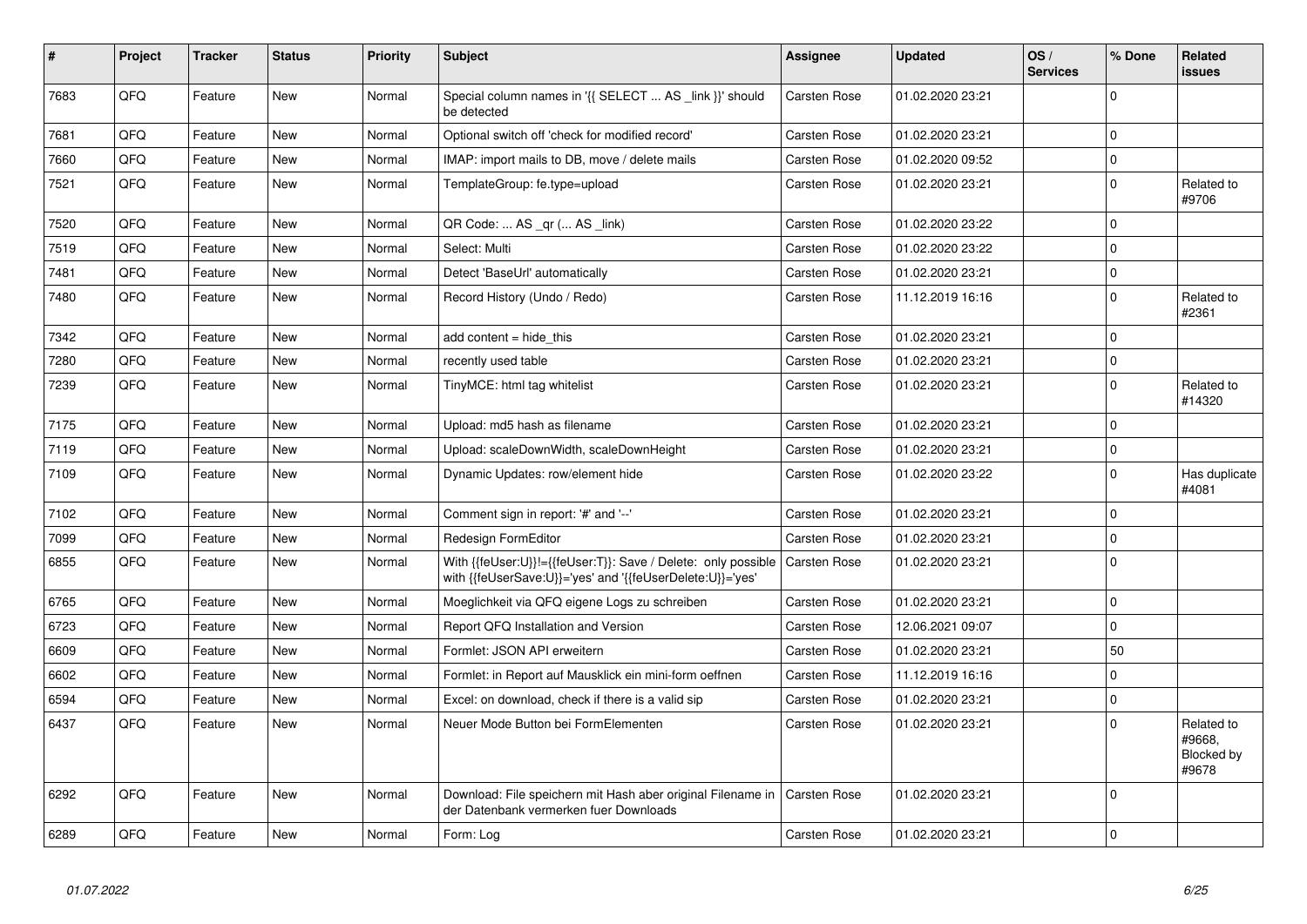| #     | Project | <b>Tracker</b> | <b>Status</b> | <b>Priority</b> | <b>Subject</b>                                                                                         | Assignee            | <b>Updated</b>   | OS/<br><b>Services</b> | % Done         | Related<br><b>issues</b>                     |
|-------|---------|----------------|---------------|-----------------|--------------------------------------------------------------------------------------------------------|---------------------|------------------|------------------------|----------------|----------------------------------------------|
| 6261  | QFQ     | Feature        | New           | Normal          | Persistent SIP                                                                                         | Carsten Rose        | 12.06.2021 09:07 |                        | $\Omega$       | Related to<br>#10819                         |
| 5782  | QFQ     | Feature        | New           | Normal          | NextCloud API                                                                                          | <b>Carsten Rose</b> | 01.02.2020 10:02 |                        | $\mathbf 0$    |                                              |
| 5715  | QFQ     | Feature        | New           | High            | PDF Caching                                                                                            | Carsten Rose        | 03.05.2021 21:14 |                        | $\mathbf 0$    | Related to<br>#5851,<br>Related to<br>#6357  |
| 5345  | QFQ     | Feature        | New           | Normal          | Report: UPDATE / INSERT / DELETE statements should<br>trigger subqueries, depending on the result.     | <b>Carsten Rose</b> | 27.05.2020 16:11 |                        | $\Omega$       |                                              |
| 5131  | QFQ     | Feature        | New           | Normal          | Activate Spin Gear ('wait/busy' indicator) via LINK attribute                                          | <b>Carsten Rose</b> | 01.02.2020 23:21 |                        | 0              |                                              |
| 4413  | QFQ     | Feature        | New           | Normal          | fieldset: show/hidden, modeSql, dynamicUpdate                                                          | Carsten Rose        | 09.02.2022 15:19 |                        | 0              |                                              |
| 4250  | QFQ     | Feature        | New           | Normal          | AutoCron in QFQ via PHP                                                                                | Carsten Rose        | 01.02.2020 23:21 |                        | $\mathbf 0$    | Related to<br>#3292,<br>Related to<br>#3291  |
| 4082  | QFQ     | Feature        | New           | Normal          | Dynamic Update: modeSql - useful default                                                               | <b>Carsten Rose</b> | 01.02.2020 23:22 |                        | 0              |                                              |
| 4050  | QFQ     | Feature        | New           | Normal          | sql.log: 1) FormElement ID which causes a specific action,<br>2) Result in the same row.               | Carsten Rose        | 15.04.2020 11:35 |                        | $\Omega$       | Related to<br>#5458                          |
| 4023  | QFQ     | Feature        | New           | Normal          | prepared statements - FE action: salveld, sqlInsert,<br>sqlUpdate, sqlDelete, sqlBefore, sqlAfter      | Carsten Rose        | 11.12.2019 16:15 |                        | $\mathbf 0$    |                                              |
| 4018  | QFQ     | Feature        | New           | Normal          | typeahead: long query parameter / answer triggers 'Attack<br>detected' and purges current SIP storage. | Carsten Rose        | 29.06.2022 22:46 |                        | $\mathbf 0$    | Related to<br>#9077                          |
| 3864  | QFQ     | Feature        | New           | Normal          | Encrypt / decrypt field                                                                                | Enis Nuredini       | 30.06.2022 16:29 |                        | $\mathbf 0$    |                                              |
| 3727  | QFQ     | Feature        | New           | High            | Security: Session Hijacking erschweren                                                                 | <b>Carsten Rose</b> | 03.05.2021 21:14 |                        | $\mathbf 0$    |                                              |
| 3504  | QFQ     | Feature        | New           | Normal          | Logging: welche Action FEs werden wann wie ausgefuehrt                                                 | <b>Carsten Rose</b> | 01.02.2020 23:21 |                        | $\mathbf 0$    | Related to<br>#5458,<br>Related to<br>#4092  |
| 3432  | QFQ     | Feature        | <b>New</b>    | Normal          | subrecord: dynamicUpdate                                                                               | Carsten Rose        | 11.06.2020 21:10 |                        | $\mathbf 0$    | Related to<br>#5691                          |
| 2361  | QFQ     | Feature        | New           | Normal          | Logging wer/wann/wo welches Formular aufgerufen hat                                                    | Carsten Rose        | 11.12.2019 16:15 |                        | $\mathbf 0$    | Related to<br>#4432,<br>Related to<br>#7480  |
| 14377 | QFQ     | Bug            | New           | Normal          | Documentation > General Tips: white page after migration                                               | Enis Nuredini       | 19.06.2022 16:37 |                        | $\mathbf 0$    |                                              |
| 14322 | QFQ     | Bug            | New           | Normal          | Form Load: by default no scroll (save & close should be<br>visible)                                    | Enis Nuredini       | 15.06.2022 14:12 |                        | $\mathbf 0$    | Related to<br>#14321,<br>Related to<br>#6232 |
| 14305 | QFQ     | <b>Bug</b>     | New           | Normal          | Inline Report editing does not create history entries                                                  | Carsten Rose        | 10.06.2022 11:55 |                        | $\overline{0}$ |                                              |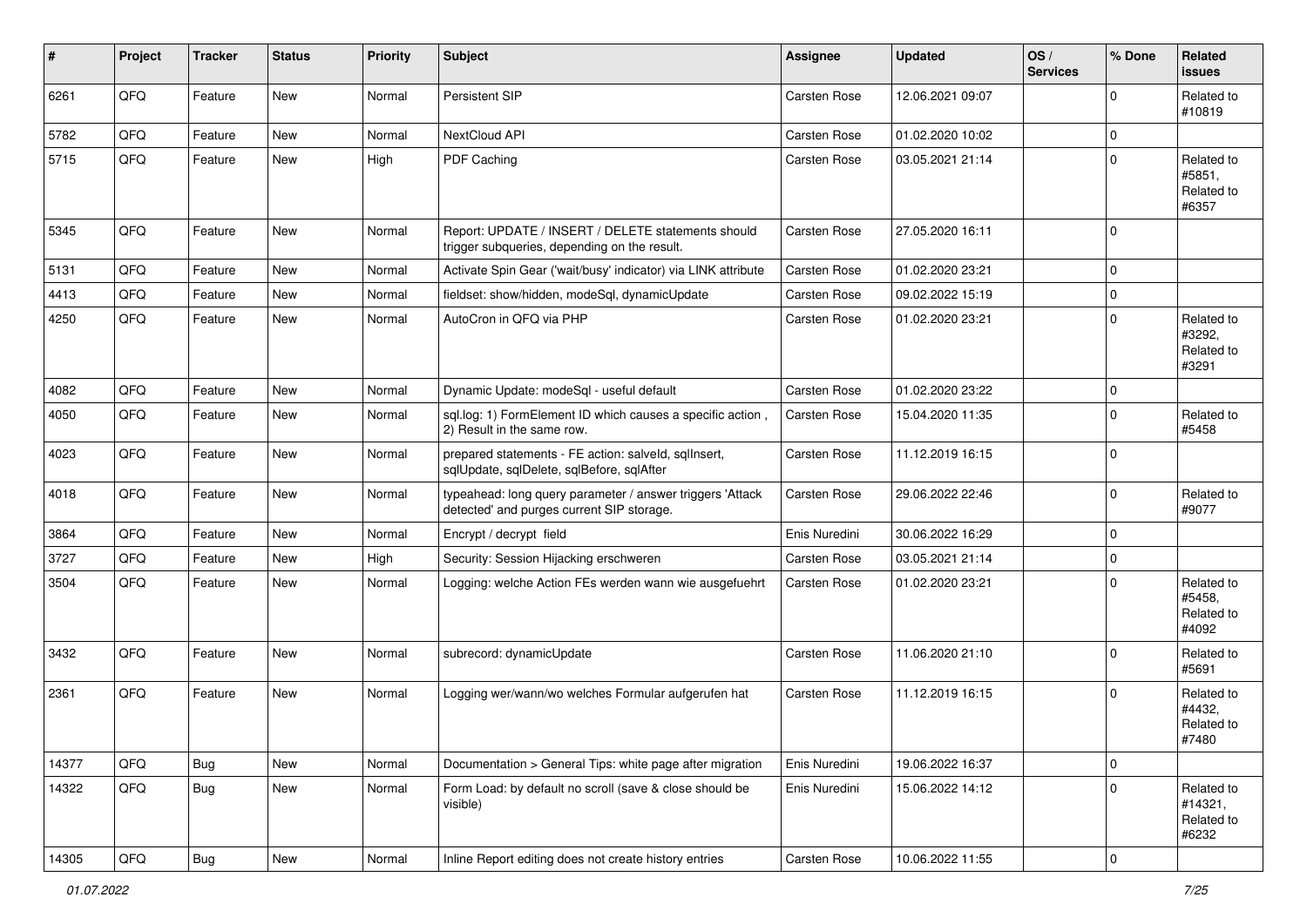| #     | Project | <b>Tracker</b> | <b>Status</b> | <b>Priority</b> | Subject                                                                                                                                             | <b>Assignee</b>     | <b>Updated</b>   | OS/<br><b>Services</b> | % Done         | Related<br><b>issues</b>                         |
|-------|---------|----------------|---------------|-----------------|-----------------------------------------------------------------------------------------------------------------------------------------------------|---------------------|------------------|------------------------|----------------|--------------------------------------------------|
| 14304 | QFQ     | <b>Bug</b>     | <b>New</b>    | Normal          | table sorter view safer does not work                                                                                                               | Carsten Rose        | 10.06.2022 11:49 |                        | $\Omega$       |                                                  |
| 14245 | QFQ     | <b>Bug</b>     | New           | Normal          | Form Save Btn bleibt disabled wenn Datumsfeld über<br>Datepicker geändert                                                                           | Enis Nuredini       | 27.05.2022 13:45 |                        | 0              | Related to<br>#13689                             |
| 14233 | QFQ     | <b>Bug</b>     | <b>New</b>    | Normal          | AS _link: question - HTML is not rendered                                                                                                           | Carsten Rose        | 28.05.2022 11:02 |                        | 0              |                                                  |
| 14091 | QFQ     | <b>Bug</b>     | New           | Normal          | inconsistent template path for twig                                                                                                                 | Carsten Rose        | 19.04.2022 18:36 |                        | 0              |                                                  |
| 14077 | QFQ     | <b>Bug</b>     | New           | Normal          | As link: Attribute 'class' missing by r:1 and r:3 - but should<br>set                                                                               | Carsten Rose        | 28.05.2022 11:02 |                        | 0              | Related to<br>#5342,<br>Related to<br>#4343      |
| 13716 | QFQ     | Bug            | New           | High            | Firefox ask to store username/password                                                                                                              | Enis Nuredini       | 30.05.2022 09:31 |                        | $\Omega$       | Related to<br>#13827                             |
| 13706 | QFQ     | Bug            | <b>New</b>    | Normal          | Wrong CheckType in FieldElement LastStatus of Form Cron                                                                                             | <b>Carsten Rose</b> | 21.01.2022 18:20 |                        | 0              |                                                  |
| 13689 | QFQ     | <b>Bug</b>     | New           | Normal          | Enter auf Eingabefeld mit ungültigem Wert führt zu blurry<br>Seite                                                                                  | Enis Nuredini       | 28.05.2022 10:53 |                        | 0              | Related to<br>#14245, Has<br>duplicate<br>#11891 |
| 13659 | QFQ     | <b>Bug</b>     | <b>New</b>    | Normal          | wrong sanitize class applied to R-store                                                                                                             | <b>Carsten Rose</b> | 15.01.2022 14:23 |                        | $\Omega$       |                                                  |
| 13647 | QFQ     | Bug            | New           | Normal          | Autofocus funktioniert nicht auf Chrome                                                                                                             | Benjamin Baer       | 19.03.2022 17:44 |                        | 0              |                                                  |
| 13592 | QFQ     | Bug            | New           | Normal          | QFQ Build Queue: das vergeben von Tags klappt nicht. Es<br>werden keine Releases gebaut.                                                            | Carsten Rose        | 19.03.2022 17:45 |                        | $\Omega$       |                                                  |
| 13528 | QFQ     | <b>Bug</b>     | New           | Normal          | qfq.io > releases: es wird kein neues Release angelegt                                                                                              | Benjamin Baer       | 19.03.2022 17:46 |                        | 0              |                                                  |
| 13460 | QFQ     | Bug            | New           | Normal          | Doc: Password set/reset  password should not processed<br>with 'html encode'                                                                        | Carsten Rose        | 19.03.2022 17:46 |                        | 0              |                                                  |
| 13451 | QFQ     | <b>Bug</b>     | <b>New</b>    | Normal          | Character Counter / Max Character: Problem in Safari                                                                                                | Carsten Rose        | 15.04.2022 17:18 |                        | 0              |                                                  |
| 13332 | QFQ     | <b>Bug</b>     | <b>New</b>    | Normal          | Multi Form: Required Felder werden visuell nicht markiert.                                                                                          | <b>Carsten Rose</b> | 19.03.2022 17:47 |                        | $\Omega$       |                                                  |
| 13331 | QFQ     | <b>Bug</b>     | New           | Normal          | Multi Form: Clear Icon misplaced                                                                                                                    | Carsten Rose        | 19.03.2022 17:47 |                        | 0              |                                                  |
| 12989 | QFQ     | <b>Bug</b>     | New           | Normal          | empty string does not trigger dynamic update                                                                                                        | Enis Nuredini       | 28.05.2022 11:09 |                        | $\Omega$       |                                                  |
| 12974 | QFQ     | <b>Bug</b>     | <b>New</b>    | High            | Sanitize Queries in Action-Elements                                                                                                                 | <b>Carsten Rose</b> | 07.12.2021 17:19 |                        | 0              |                                                  |
| 12716 | QFQ     | <b>Bug</b>     | New           | Normal          | template group: Pattern only applied to first instance                                                                                              | <b>Carsten Rose</b> | 19.03.2022 17:47 |                        | 0              |                                                  |
| 12714 | QFQ     | <b>Bug</b>     | New           | Normal          | Conversion of GIF to PDF broken when GIF contains Alpha.                                                                                            | <b>Carsten Rose</b> | 19.03.2022 17:49 |                        | 0              |                                                  |
| 12702 | QFQ     | Bug            | New           | High            | templateGroup: broken in multiDb Setup                                                                                                              | Carsten Rose        | 14.12.2021 16:02 |                        | $\Omega$       |                                                  |
| 12670 | QFQ     | Bug            | New           | High            | Dropdown-Menu classes können nicht mehr angegeben<br>werden                                                                                         | Carsten Rose        | 07.12.2021 17:19 |                        | $\overline{0}$ |                                                  |
| 12581 | QFQ     | <b>Bug</b>     | New           | Normal          | Form.forward=close: Record 'new' in new browser tab ><br>save (& close) >> Form is not reloaded with new created<br>record id and stays in mode=new | Carsten Rose        | 19.03.2022 17:48 |                        | 0              |                                                  |
| 12545 | QFQ     | <b>Bug</b>     | New           | Urgent          | sql.log not created / updated                                                                                                                       | Carsten Rose        | 14.12.2021 16:02 |                        | $\pmb{0}$      |                                                  |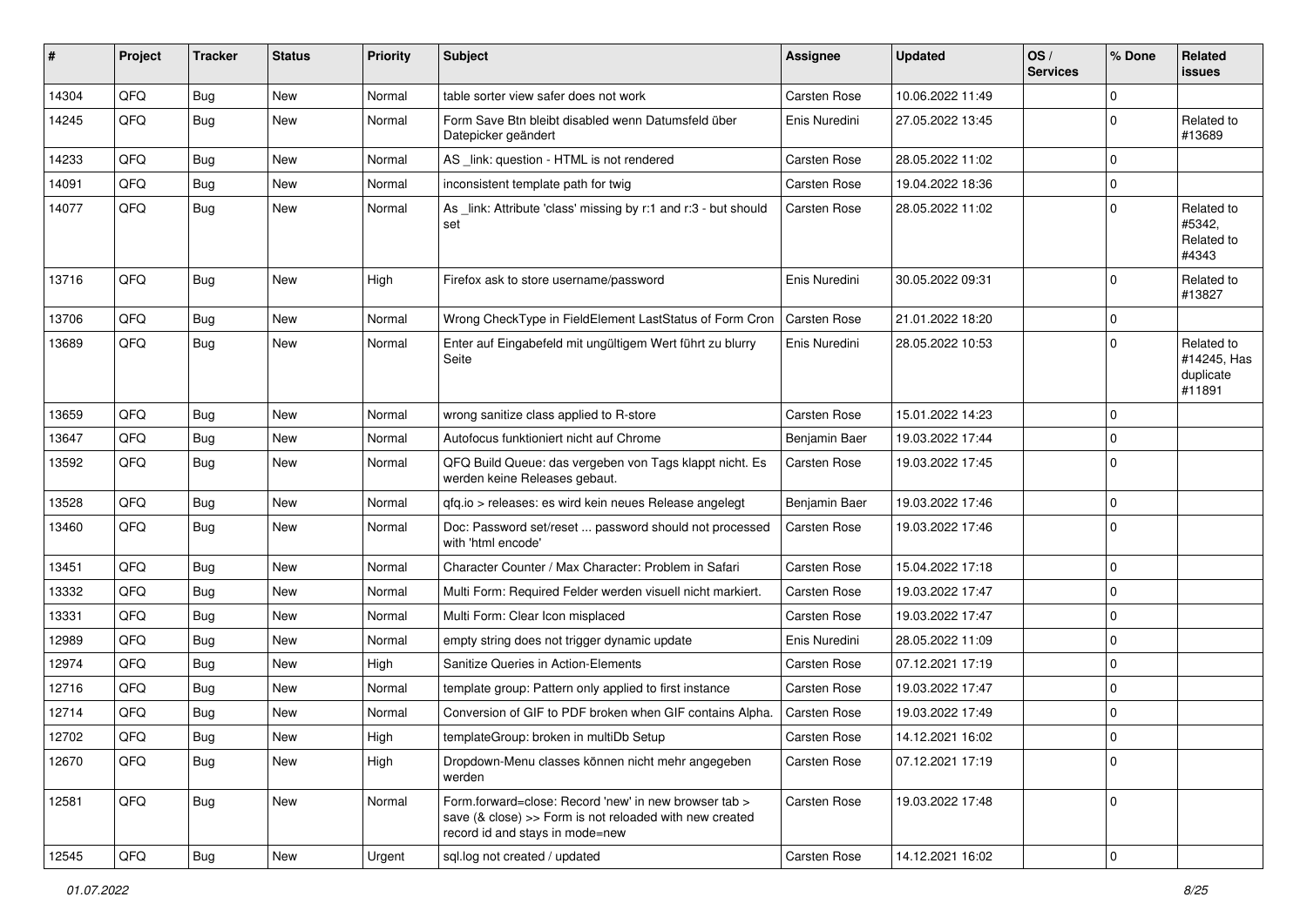| #     | Project | <b>Tracker</b> | <b>Status</b> | <b>Priority</b> | <b>Subject</b>                                                                      | <b>Assignee</b>     | <b>Updated</b>   | OS/<br><b>Services</b> | % Done      | <b>Related</b><br>issues |
|-------|---------|----------------|---------------|-----------------|-------------------------------------------------------------------------------------|---------------------|------------------|------------------------|-------------|--------------------------|
| 12520 | QFQ     | <b>Bug</b>     | <b>New</b>    | Normal          | Switch FE User: still active even FE User session expired                           | Carsten Rose        | 19.03.2022 17:48 |                        | $\Omega$    |                          |
| 12513 | QFQ     | <b>Bug</b>     | <b>New</b>    | High            | Implement server side check of maxlength                                            | Carsten Rose        | 07.12.2021 17:19 |                        | $\mathbf 0$ |                          |
| 12512 | QFQ     | <b>Bug</b>     | New           | Normal          | Some MySQL Installation can't use 'stored procedures'                               | Carsten Rose        | 19.03.2022 17:48 |                        | $\pmb{0}$   |                          |
| 12468 | QFQ     | Bug            | <b>New</b>    | Urgent          | Form: update Form.title after save                                                  | <b>Carsten Rose</b> | 03.05.2021 21:12 |                        | $\mathbf 0$ |                          |
| 12327 | QFQ     | <b>Bug</b>     | <b>New</b>    | Normal          | Copy to clipboard: Glyphicon can not be changed                                     | Carsten Rose        | 27.12.2021 17:59 |                        | $\mathbf 0$ |                          |
| 12187 | QFQ     | <b>Bug</b>     | <b>New</b>    | Normal          | Trigger FormAsFile() via Report: probably problem with multi<br>DB setup            | <b>Carsten Rose</b> | 20.03.2021 21:20 |                        | $\mathbf 0$ |                          |
| 12133 | QFQ     | <b>Bug</b>     | <b>New</b>    | Normal          | NPM, phpSpreadSheet aktualisieren                                                   | Carsten Rose        | 15.03.2021 09:04 |                        | $\pmb{0}$   |                          |
| 12066 | QFQ     | <b>Bug</b>     | <b>New</b>    | High            | enterAsSubmit: Forward wird nicht ausgeführt                                        | Enis Nuredini       | 29.05.2022 09:23 |                        | $\mathbf 0$ |                          |
| 12045 | QFQ     | <b>Bug</b>     | <b>New</b>    | Normal          | templateGroup afterSave FE: Aufruf ohne<br>sglHonorFormElements funktioniert nicht  | Carsten Rose        | 18.02.2021 16:33 |                        | $\mathbf 0$ |                          |
| 12040 | QFQ     | <b>Bug</b>     | <b>New</b>    | Normal          | FE Mode 'hidden' für zwei FEs auf einer Zeile                                       | Carsten Rose        | 18.02.2021 10:13 |                        | $\mathbf 0$ |                          |
| 11752 | QFQ     | <b>Bug</b>     | <b>New</b>    | Normal          | checkbox renders multiple input elements with same name                             | Carsten Rose        | 17.12.2020 14:58 |                        | 0           | Related to<br>#11750     |
| 11715 | QFQ     | <b>Bug</b>     | <b>New</b>    | Normal          | acceptZeroAsRequired and requiredOffButMark do not<br>coincide                      |                     | 08.12.2020 12:13 |                        | $\mathbf 0$ |                          |
| 11695 | QFQ     | Bug            | <b>New</b>    | Normal          | MultiForm required FE Error                                                         | Carsten Rose        | 04.12.2020 13:34 |                        | $\mathbf 0$ |                          |
| 11668 | QFQ     | <b>Bug</b>     | <b>New</b>    | Normal          | Play function.sgl - problem with mysgl                                              | Carsten Rose        | 03.05.2021 20:48 |                        | $\mathbf 0$ |                          |
| 11667 | QFQ     | Bug            | <b>New</b>    | Normal          | MySQL mariadb-server-10.3: Incorrect datetime value                                 | Carsten Rose        | 03.05.2021 20:48 |                        | 0           |                          |
| 11522 | QFQ     | <b>Bug</b>     | <b>New</b>    | Normal          | Aus/Einblenden von Reitern                                                          |                     | 13.11.2020 14:58 |                        | $\pmb{0}$   |                          |
| 11239 | QFQ     | <b>Bug</b>     | <b>New</b>    | Normal          | Radiobutton (plain): horizontales Rendern abhängig vom<br>Datentyp in der Datenbank | Carsten Rose        | 30.09.2020 18:37 |                        | $\Omega$    |                          |
| 11237 | QFQ     | Bug            | <b>New</b>    | High            | Radiobutton / parameter.buttonClass= btn-default - kein dirty<br>Trigger            | Benjamin Baer       | 03.05.2021 21:12 |                        | $\mathbf 0$ | Related to<br>#10766     |
| 11195 | QFQ     | <b>Bug</b>     | <b>New</b>    | Low             | Dynamic Update: Note not updated if new text is empty<br>(v20.4)                    |                     | 25.09.2020 11:14 |                        | $\Omega$    |                          |
| 11057 | QFQ     | Bug            | <b>New</b>    | High            | Checkboxes ohne span.checkmark im Report werden<br>ausgeblendet                     | Benjamin Baer       | 03.05.2021 21:12 |                        | $\Omega$    | Related to<br>#11039     |
| 10937 | QFQ     | <b>Bug</b>     | <b>New</b>    | Normal          | Fehler mit abhängigen Select- Feldern beim Positionieren                            | Carsten Rose        | 12.11.2020 23:45 |                        | $\mathbf 0$ |                          |
| 10890 | QFQ     | <b>Bug</b>     | <b>New</b>    | Normal          | AutoCron hangs                                                                      |                     | 20.07.2020 13:56 |                        | $\pmb{0}$   |                          |
| 10766 | QFQ     | <b>Bug</b>     | New           | High            | Radiobutton / parameter.buttonClass=btn-default: dynamic<br>update                  |                     | 03.05.2021 21:12 |                        | $\mathbf 0$ | Related to<br>#11237     |
| 10759 | QFQ     | Bug            | <b>New</b>    | Normal          | emptyMeansNull - Feld falsch aktualisiert                                           |                     | 12.11.2020 23:45 |                        | $\mathbf 0$ |                          |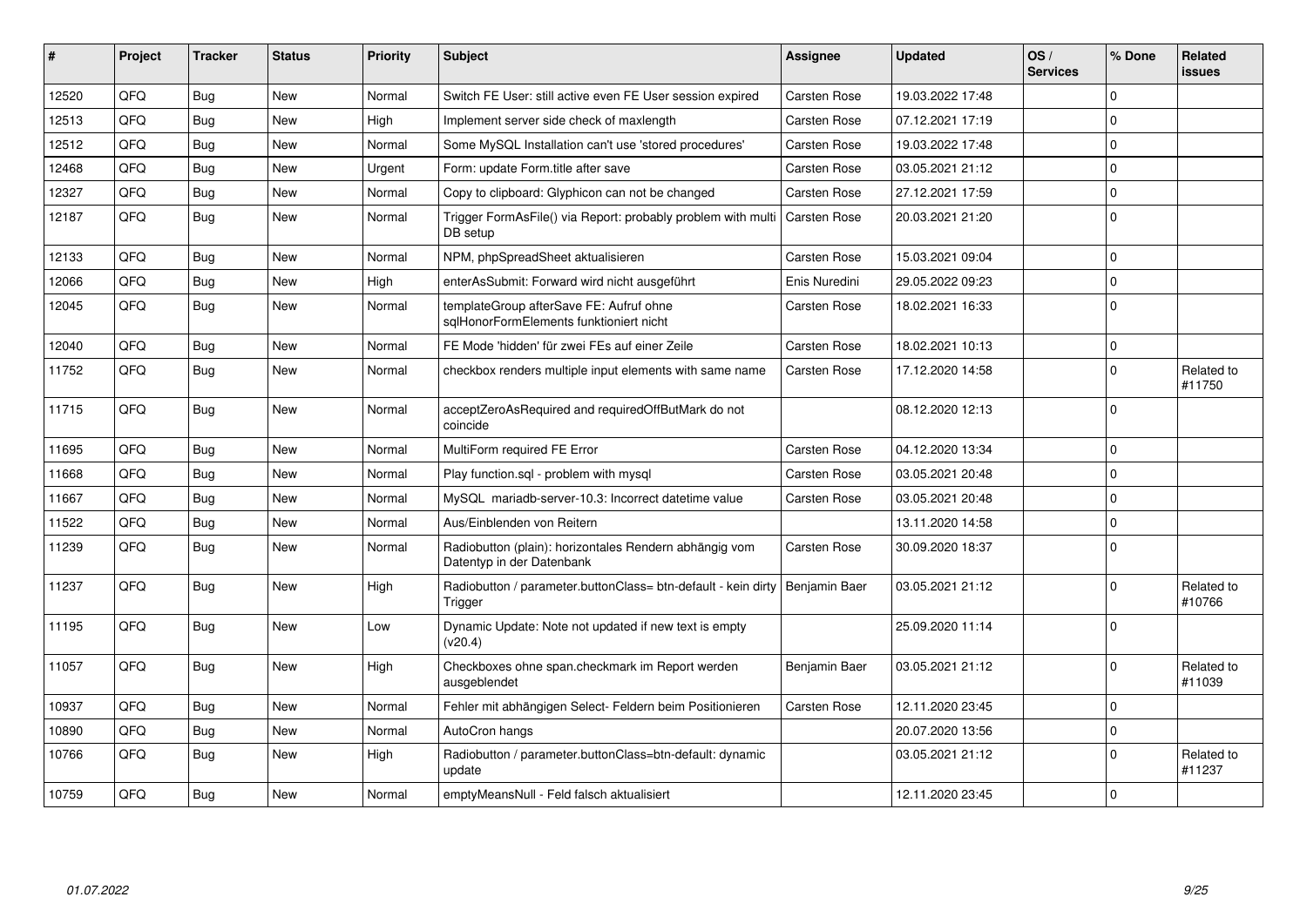| #     | Project | <b>Tracker</b> | <b>Status</b> | <b>Priority</b> | <b>Subject</b>                                                                  | <b>Assignee</b>     | <b>Updated</b>   | OS/<br><b>Services</b> | % Done              | Related<br><b>issues</b>                                             |
|-------|---------|----------------|---------------|-----------------|---------------------------------------------------------------------------------|---------------------|------------------|------------------------|---------------------|----------------------------------------------------------------------|
| 10704 | QFQ     | Bug            | New           | Normal          | wkhtml problem rendering fullCalendar.js / fabric.js >><br>successor: puppeteer | Carsten Rose        | 12.11.2020 23:45 |                        | $\Omega$            | Related to<br>#5024,<br>Related to<br>#4650.<br>Related to<br>#10715 |
| 10658 | QFQ     | <b>Bug</b>     | New           | Normal          | processReadOnly broken                                                          | Carsten Rose        | 27.05.2020 17:55 |                        | $\mathbf 0$         |                                                                      |
| 10640 | QFQ     | Bug            | New           | High            | TypeAhead Tag: FE editierbar trotz readOnly                                     | Carsten Rose        | 03.05.2021 21:12 |                        | $\mathbf 0$         | Related to<br>#7795                                                  |
| 10588 | QFQ     | <b>Bug</b>     | New           | Normal          | typeahed Tag: Doku anpassen                                                     | Carsten Rose        | 12.11.2020 23:45 |                        | $\mathbf 0$         |                                                                      |
| 10508 | QFQ     | <b>Bug</b>     | New           | High            | Multi Form broken on Multi DB Instance                                          | Carsten Rose        | 03.05.2021 21:12 |                        | $\mathbf 0$         |                                                                      |
| 10506 | QFQ     | <b>Bug</b>     | New           | High            | Template Group broken on MultiDB instance                                       | Carsten Rose        | 03.05.2021 21:12 |                        | $\mathbf 0$         | Related to<br>#10505                                                 |
| 10324 | QFQ     | Bug            | New           | Normal          | Excel Export mit Template funktioniert nur, wenn Template<br>vor uid kommt      |                     | 30.03.2020 11:20 |                        | $\mathbf 0$         | Related to<br>#10257                                                 |
| 10322 | QFQ     | Bug            | New           | Normal          | FormElement / Radio: missing column 'enum' >> FE not<br>reported                | Carsten Rose        | 07.05.2020 09:37 |                        | $\mathbf 0$         |                                                                      |
| 10082 | QFQ     | Bug            | New           | Normal          | FE.type=SELECT - 'sanatize' Class                                               | Carsten Rose        | 07.05.2020 09:36 |                        | $\overline{0}$      | Related to<br>#10081                                                 |
| 10081 | QFQ     | Bug            | New           | High            | Stale record lock after 'forbidden' character                                   | Carsten Rose        | 03.05.2021 21:12 |                        | $\mathbf 0$         | Related to<br>#10082,<br>Related to<br>#9789                         |
| 9855  | QFQ     | Bug            | New           | Normal          | <b>Required Check</b>                                                           |                     | 01.02.2020 15:56 |                        | $\mathbf 0$         |                                                                      |
| 9783  | QFQ     | <b>Bug</b>     | New           | Normal          | Email with special characters                                                   | Carsten Rose        | 01.02.2020 23:22 |                        | $\mathbf 0$         |                                                                      |
| 9773  | QFQ     | <b>Bug</b>     | New           | Normal          | form.parameter.formModeGlobal=requiredOff                                       | Carsten Rose        | 01.02.2020 15:56 |                        | $\mathbf 0$         |                                                                      |
| 9533  | QFQ     | Bug            | New           | Normal          | FE.type=upload: Check in 'beforeSave' if upload is given                        | Carsten Rose        | 01.02.2020 23:22 |                        | $\mathbf 0$         | Related to<br>#11523                                                 |
| 9531  | QFQ     | Bug            | New           | High            | FE File: Dynamic Update / modeSql / required detected<br>even it not set        | Carsten Rose        | 11.06.2021 20:32 |                        | $\overline{0}$      | Related to<br>#12398                                                 |
| 9347  | QFQ     | <b>Bug</b>     | New           | High            | FE.type=upload with dynamic show/hidden: required not<br>detected               | <b>Carsten Rose</b> | 12.06.2021 10:40 |                        | $\mathbf 0$         | Related to<br>#5305.<br>Related to<br>#12398                         |
| 9317  | QFQ     | <b>Bug</b>     | New           | Normal          | FE.type=note: with dynamic show/hidden an empty label<br>causes trouble         | Carsten Rose        | 01.02.2020 23:22 |                        | $\overline{0}$      |                                                                      |
| 9275  | QFQ     | Bug            | New           | Normal          | autcron: t3 page, which takes to long to respond, is not<br>reported properly   | Carsten Rose        | 01.02.2020 23:22 |                        | 100                 |                                                                      |
| 9177  | QFQ     | Bug            | New           | Normal          | Bug? QFQ tries to save an action FE, which has real<br>existing column name     | Carsten Rose        | 01.02.2020 23:22 |                        | $\mathsf{O}\xspace$ |                                                                      |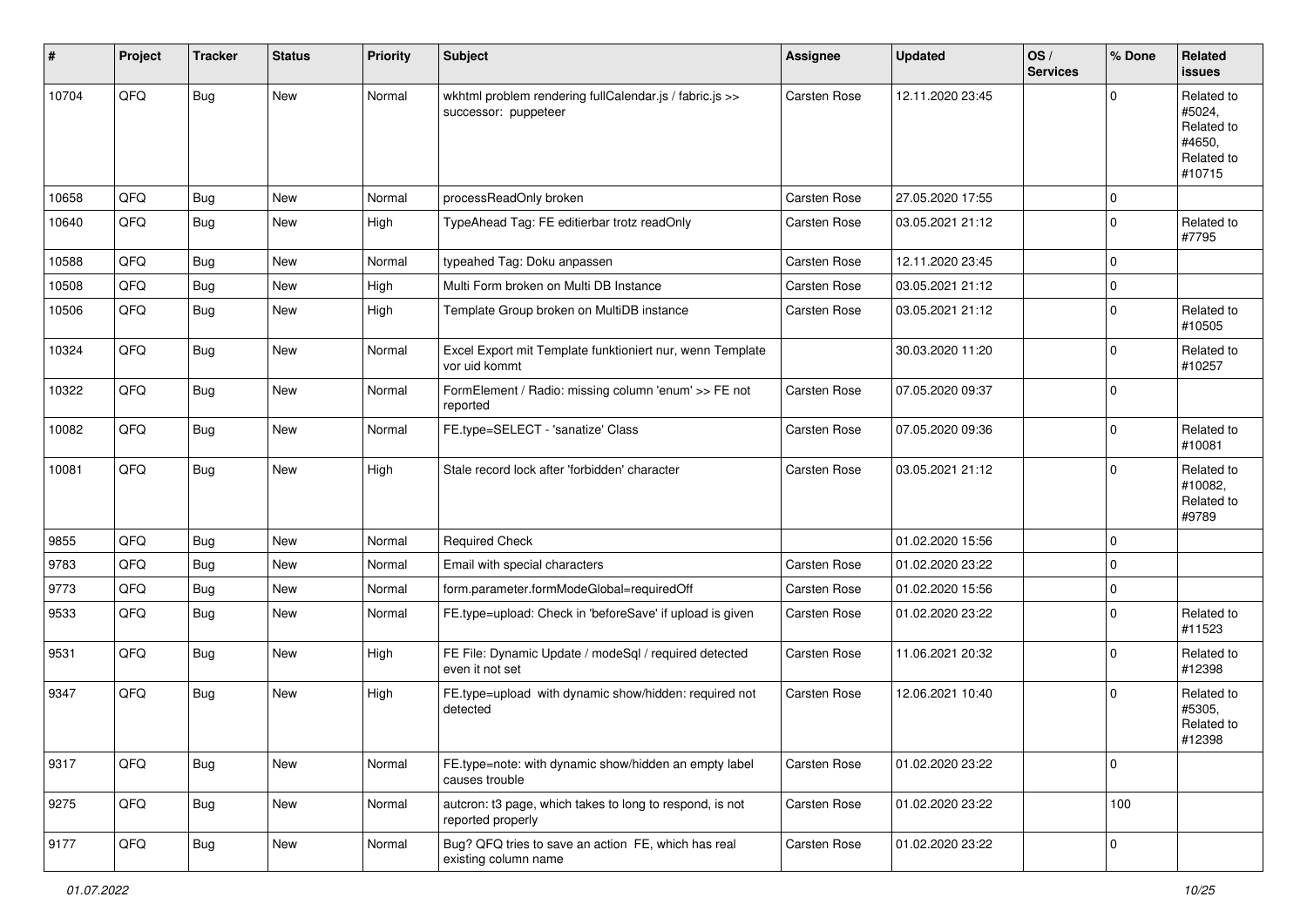| #    | Project | <b>Tracker</b> | <b>Status</b> | <b>Priority</b> | <b>Subject</b>                                                                                                   | <b>Assignee</b>     | <b>Updated</b>   | OS/<br><b>Services</b> | % Done      | Related<br>issues      |
|------|---------|----------------|---------------|-----------------|------------------------------------------------------------------------------------------------------------------|---------------------|------------------|------------------------|-------------|------------------------|
| 9127 | QFQ     | <b>Bug</b>     | <b>New</b>    | Normal          | Error Message: change 'roll over' color - text not readable                                                      | <b>Carsten Rose</b> | 01.02.2020 23:22 |                        | $\mathbf 0$ |                        |
| 9077 | QFQ     | <b>Bug</b>     | New           | Normal          | typeAheadSql: report broken SQL                                                                                  | Carsten Rose        | 29.06.2022 22:35 |                        | $\mathbf 0$ | Related to<br>#4018    |
| 9013 | QFQ     | <b>Bug</b>     | New           | Normal          | Error in Twig template not handled                                                                               | Carsten Rose        | 20.10.2021 13:43 |                        | $\mathbf 0$ |                        |
| 8891 | QFQ     | <b>Bug</b>     | New           | High            | formSubmitLog: do not log passwords                                                                              | Enis Nuredini       | 25.03.2022 09:06 |                        | $\mathbf 0$ |                        |
| 8668 | QFQ     | <b>Bug</b>     | New           | High            | Pill disabled: dyamic mode 'hidden' not respected - FE is still<br>required                                      | l Carsten Rose      | 03.05.2021 21:14 |                        | $\mathbf 0$ |                        |
| 8431 | QFQ     | <b>Bug</b>     | <b>New</b>    | High            | autocron.php with wrong path                                                                                     | Carsten Rose        | 03.05.2021 21:14 |                        | 0           |                        |
| 8083 | QFQ     | <b>Bug</b>     | <b>New</b>    | High            | FormEditor: primary table list does not respect<br>'indexDb={{indexData:Y}}'                                     | Carsten Rose        | 03.05.2021 21:14 |                        | $\mathbf 0$ | Has duplicate<br>#6678 |
| 8049 | QFQ     | <b>Bug</b>     | <b>New</b>    | Normal          | FE.type=note, column 'value': text moves some pixel to top<br>after save                                         | Carsten Rose        | 01.02.2020 23:22 |                        | $\mathbf 0$ |                        |
| 7899 | QFQ     | Bug            | <b>New</b>    | High            | Fe.type=password / retype / required: always complain<br>about missing value                                     | <b>Carsten Rose</b> | 03.05.2021 21:14 |                        | $\mathbf 0$ |                        |
| 7890 | QFQ     | <b>Bug</b>     | New           | Normal          | FormElement 'required': extraButtonInfo not aligned                                                              | Carsten Rose        | 11.06.2021 21:17 |                        | $\mathbf 0$ | Related to<br>#11517   |
| 7795 | QFQ     | Bug            | <b>New</b>    | Normal          | Readonly Form: Typeahead-Felder                                                                                  | <b>Carsten Rose</b> | 01.02.2020 23:22 |                        | $\mathbf 0$ | Related to<br>#10640   |
| 7685 | QFQ     | Bug            | New           | Normal          | Open FormElement from QFQ error message and save<br>modified record: error about missing {{formId:F}}            | <b>Carsten Rose</b> | 01.02.2020 23:22 |                        | $\mathbf 0$ |                        |
| 7650 | QFQ     | <b>Bug</b>     | New           | High            | Optional do not show 'required' sign on FormElement                                                              | <b>Carsten Rose</b> | 03.05.2021 21:14 |                        | $\mathbf 0$ |                        |
| 7574 | QFQ     | <b>Bug</b>     | New           | Normal          | Substitute error: form element not reported / dont parse<br>Form.note                                            | Carsten Rose        | 01.02.2020 23:21 |                        | $\mathbf 0$ |                        |
| 7547 | QFQ     | Bug            | <b>New</b>    | Normal          | Error Message in afterSave: wrong parameter column<br>reported                                                   | Carsten Rose        | 01.02.2020 23:22 |                        | $\mathbf 0$ |                        |
| 7524 | QFQ     | <b>Bug</b>     | New           | Normal          | QFQ throws a 'General Error' if 'fileadmin/protected/log/' is<br>not writeable                                   | Carsten Rose        | 01.02.2020 23:22 |                        | $\mathbf 0$ |                        |
| 7513 | QFQ     | <b>Bug</b>     | <b>New</b>    | Normal          | Radios not correct aligned                                                                                       | Carsten Rose        | 01.02.2020 23:22 |                        | $\mathbf 0$ |                        |
| 7512 | QFQ     | <b>Bug</b>     | New           | Normal          | FE: inputType=number >> 'pattern' is not respected                                                               | Carsten Rose        | 01.02.2020 23:22 |                        | 0           |                        |
| 7261 | QFQ     | <b>Bug</b>     | <b>New</b>    | Normal          | Report pathFilename for user without path, only the filename                                                     | <b>Carsten Rose</b> | 01.02.2020 23:21 |                        | $\mathbf 0$ |                        |
| 7219 | QFQ     | <b>Bug</b>     | New           | Normal          | typeSheadSql / typeAheadSqlPrefetch: change to curly<br>braces                                                   | Carsten Rose        | 01.02.2020 23:21 |                        | $\mathbf 0$ |                        |
| 7014 | QFQ     | <b>Bug</b>     | New           | Normal          | Sending invalid emails succeeds when<br>debug.redirectAllMailTo is set                                           | Carsten Rose        | 01.02.2020 23:21 |                        | 0           |                        |
| 7002 | QFQ     | <b>Bug</b>     | New           | Normal          | Dynamic Update: row does not disappear / appear                                                                  | Carsten Rose        | 01.02.2020 23:22 |                        | $\mathbf 0$ |                        |
| 6912 | QFQ     | Bug            | New           | Normal          | error Message Var 'deadline' already set in SIP - in Form<br>with FE.value={{deadline:R:::{{deadlinePeriod:Y}}}} | Carsten Rose        | 01.02.2020 23:21 |                        | $\mathbf 0$ |                        |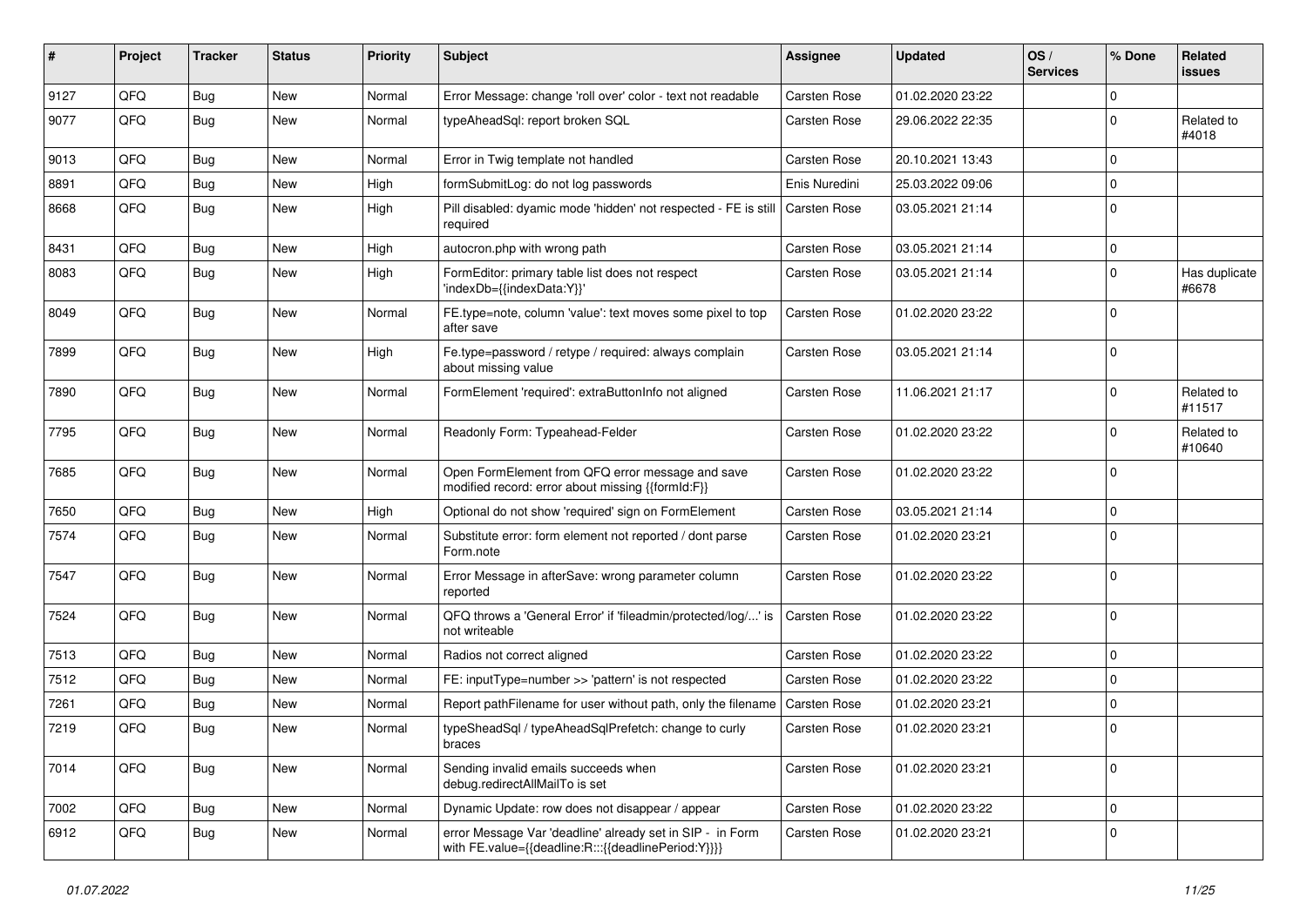| $\vert$ # | Project | <b>Tracker</b> | <b>Status</b> | <b>Priority</b> | <b>Subject</b>                                                                   | <b>Assignee</b>     | <b>Updated</b>   | OS/<br><b>Services</b> | % Done              | Related<br><b>issues</b>                                               |
|-----------|---------|----------------|---------------|-----------------|----------------------------------------------------------------------------------|---------------------|------------------|------------------------|---------------------|------------------------------------------------------------------------|
| 6677      | QFQ     | <b>Bug</b>     | <b>New</b>    | Normal          | Error message FE Action Element: no/wrong FE reference<br>who cause the problem. | <b>Carsten Rose</b> | 01.02.2020 23:21 |                        | $\Omega$            |                                                                        |
| 6483      | QFQ     | Bug            | <b>New</b>    | Normal          | R Store funktioniert nicht bei 'Report Notation' im FE                           | Carsten Rose        | 01.02.2020 23:21 |                        | $\mathbf 0$         |                                                                        |
| 6462      | QFQ     | Bug            | New           | Normal          | File Upload: Nutzlose Fehlermeldung wenn Datei zu gross                          | Carsten Rose        | 01.02.2020 23:21 |                        | $\mathbf 0$         | Related to<br>#6139                                                    |
| 5576      | QFQ     | Bug            | <b>New</b>    | Normal          | Using MySQL 'DROP' requires privilege - wich is not really<br>necessary.         | <b>Carsten Rose</b> | 01.02.2020 23:21 |                        | $\mathbf 0$         |                                                                        |
| 5559      | QFQ     | <b>Bug</b>     | New           | Normal          | FE.type = Upload: 'accept' might contain variables                               | Carsten Rose        | 11.05.2020 21:23 |                        | $\mathbf{0}$        |                                                                        |
| 5459      | QFQ     | Bug            | <b>New</b>    | High            | Multi DB: spread system tables between 'QFQ' and<br>'Data'-DB                    | Carsten Rose        | 03.05.2021 21:14 |                        | $\Omega$            | Related to<br>#4720                                                    |
| 5305      | QFQ     | Bug            | New           | Normal          | Upload FormElement: nicht disabled by readonly Form                              | Carsten Rose        | 16.06.2021 13:43 |                        | $\Omega$            | Related to<br>#9347,<br>Related to<br>#9834                            |
| 5221      | QFQ     | <b>Bug</b>     | <b>New</b>    | High            | Download Dialog: Bleibt stehen in FF wenn Datei<br>automatisch gespeichert wird. | Carsten Rose        | 03.05.2021 21:14 |                        | $\mathbf 0$         |                                                                        |
| 4756      | QFQ     | <b>Bug</b>     | <b>New</b>    | Normal          | Form dirty even nothing changes                                                  | Carsten Rose        | 11.12.2019 16:16 |                        | $\mathbf 0$         |                                                                        |
| 3547      | QFQ     | Bug            | <b>New</b>    | Normal          | FE of type 'note' causes writing of empty fields.                                | <b>Carsten Rose</b> | 01.02.2020 23:21 |                        | $\mathbf{0}$        |                                                                        |
| 14395     | QFQ     | Support        | New           | Normal          | FormEditor: Virtual table columns                                                | Enis Nuredini       | 21.06.2022 16:09 |                        | $\mathbf 0$         |                                                                        |
| 14371     | QFQ     | Feature        | Priorize      | Normal          | <b>LDAP via REPORT</b>                                                           | <b>Carsten Rose</b> | 19.06.2022 16:37 |                        | $\mathbf 0$         |                                                                        |
| 14290     | QFQ     | Feature        | Priorize      | Normal          | FormEditor: Show Table Definition                                                | <b>Carsten Rose</b> | 19.06.2022 16:37 |                        | $\Omega$            |                                                                        |
| 13900     | QFQ     | Feature        | Priorize      | Normal          | Selenium: Check das Cookie/PDF funktioniert                                      | Enis Nuredini       | 25.03.2022 12:45 |                        | $\mathbf 0$         |                                                                        |
| 12504     | QFQ     | Feature        | Priorize      | Normal          | sql.log: report fe.id                                                            | Carsten Rose        | 05.05.2021 22:09 |                        | $\mathbf 0$         |                                                                        |
| 12503     | QFQ     | Feature        | Priorize      | Normal          | Detect dangerous UPDATE statement with missing WHERE                             | Carsten Rose        | 05.05.2021 22:09 |                        | $\mathbf{0}$        |                                                                        |
| 12452     | QFQ     | Feature        | Priorize      | Normal          | BaseURL: alsways with '/' at the end                                             | <b>Carsten Rose</b> | 19.06.2022 13:45 |                        | $\mathbf{0}$        | Related to<br>#10782                                                   |
| 11320     | QFQ     | Feature        | Priorize      | Normal          | Typo3 Version 10 support                                                         | Carsten Rose        | 05.05.2021 22:09 |                        | $\mathbf{0}$        |                                                                        |
| 10569     | QFQ     | Feature        | Priorize      | Normal          | link blank more safe                                                             | Enis Nuredini       | 25.03.2022 12:44 |                        | $\mathbf 0$         |                                                                        |
| 10015     | QFQ     | Feature        | Priorize      | Normal          | Monospace in Textarea                                                            | Carsten Rose        | 03.02.2020 13:40 |                        | $\mathsf{O}\xspace$ |                                                                        |
| 10012     | QFQ     | Feature        | Priorize      | Normal          | redirectAllMailTo: {{beEmail:T}}                                                 | <b>Carsten Rose</b> | 08.05.2021 09:54 |                        | $\Omega$            | Related to<br>#12412,<br>Related to<br>#12413,<br>Related to<br>#10011 |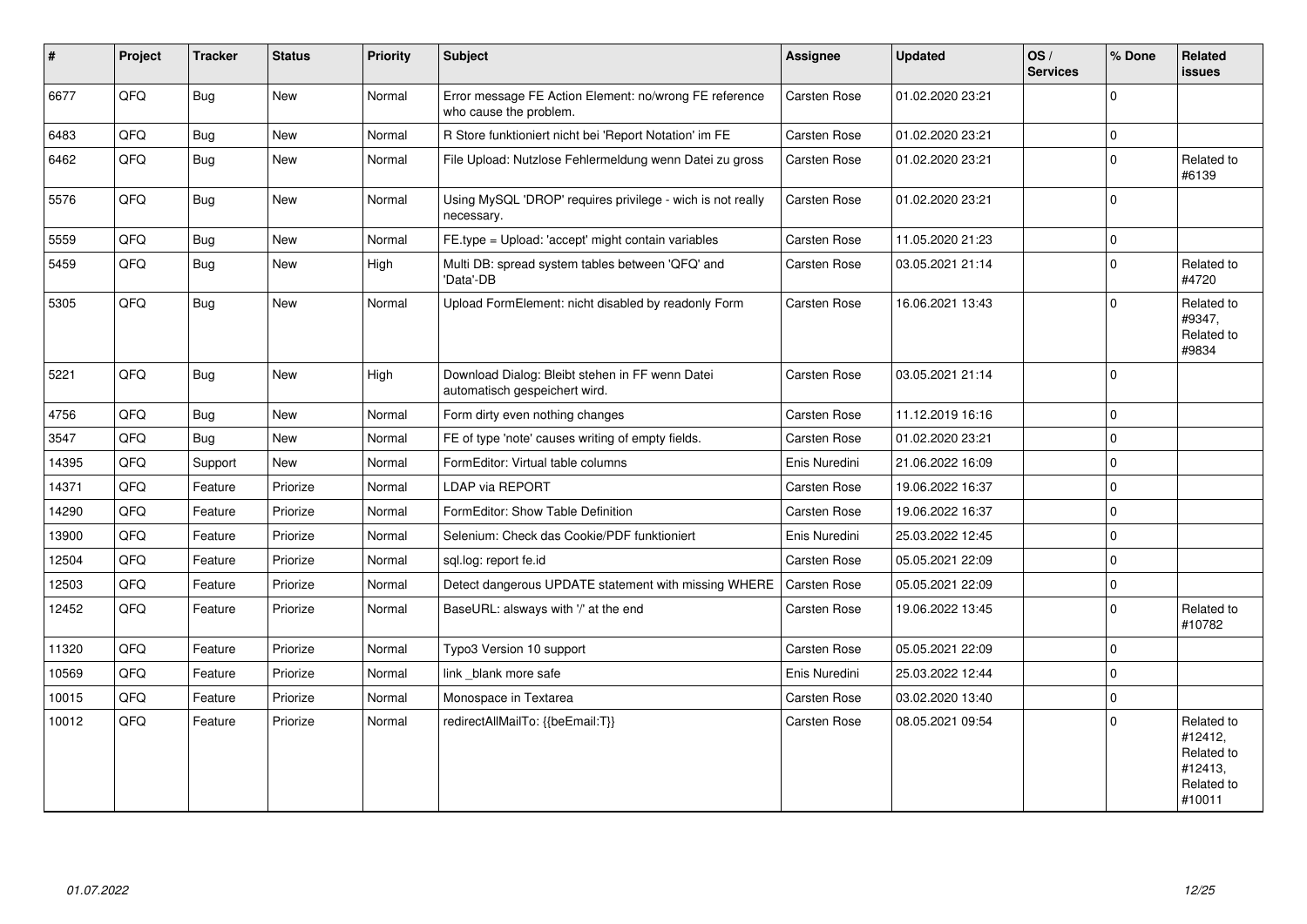| #     | Project | <b>Tracker</b> | <b>Status</b> | <b>Priority</b> | Subject                                                                                          | <b>Assignee</b>     | <b>Updated</b>   | OS/<br><b>Services</b> | % Done       | Related<br>issues                               |
|-------|---------|----------------|---------------|-----------------|--------------------------------------------------------------------------------------------------|---------------------|------------------|------------------------|--------------|-------------------------------------------------|
| 10011 | QFQ     | Feature        | Priorize      | Normal          | Offer new STORE_TYPO3 Variable 'beUser', 'beEmail'                                               | <b>Carsten Rose</b> | 08.05.2021 09:51 |                        | $\Omega$     | Related to<br>#10012,<br>Related to<br>#12511   |
| 10005 | QFQ     | Feature        | Priorize      | Normal          | Report / special column name:  AS _calendar                                                      | <b>Carsten Rose</b> | 03.06.2020 17:28 |                        | $\Omega$     |                                                 |
| 10003 | QFQ     | Feature        | Priorize      | Normal          | fieldset: stronger visualize group                                                               | Benjamin Baer       | 12.02.2020 08:13 |                        | $\mathbf 0$  |                                                 |
| 9968  | QFQ     | Feature        | Priorize      | Normal          | Tooltip in Links for Developer                                                                   | <b>Carsten Rose</b> | 01.02.2020 23:17 |                        | 0            |                                                 |
| 9928  | QFQ     | Feature        | Priorize      | Normal          | SpecialColumnName: a) Deprecated: ' AS "_+tag "', b)<br>New: ' AS "_ <tag1><tag2>"</tag2></tag1> | Carsten Rose        | 01.02.2020 23:17 |                        | $\mathbf 0$  | Related to<br>#9929                             |
| 9900  | QFQ     | Feature        | Priorize      | Normal          | Generic API Call: tt-content record >> JSON                                                      | <b>Carsten Rose</b> | 01.02.2020 10:13 |                        | 0            |                                                 |
| 9668  | QFQ     | Feature        | Priorize      | Normal          | Form.mode: rename 'hidden' to 'hide'                                                             | <b>Carsten Rose</b> | 05.05.2021 22:14 |                        | $\mathbf 0$  | Related to<br>#6437                             |
| 9394  | QFQ     | Feature        | Priorize      | Normal          | REST: allow for non numerical ids in get requests                                                | <b>Carsten Rose</b> | 05.05.2021 22:10 |                        | $\mathbf 0$  |                                                 |
| 9346  | QFQ     | Feature        | Priorize      | Normal          | beforeSave: check if an upload is given                                                          | Carsten Rose        | 11.06.2021 21:18 |                        | $\mathbf 0$  |                                                 |
| 9135  | QFQ     | Feature        | Priorize      | Normal          | Progress Bar generic / replace old hourglass download<br>popup                                   | Benjamin Baer       | 03.01.2022 07:43 |                        | $\mathbf{0}$ |                                                 |
| 8963  | QFQ     | Feature        | Priorize      | Normal          | Setting values in a store: flexible way                                                          | Carsten Rose        | 05.05.2021 22:10 |                        | $\Omega$     | Related to<br>#8975                             |
| 8585  | QFQ     | Feature        | Priorize      | Normal          | Enhance Error message for 'unknown form'                                                         | <b>Carsten Rose</b> | 01.02.2020 10:13 |                        | $\Omega$     |                                                 |
| 8584  | QFQ     | Feature        | Priorize      | Normal          | FE 'Action' - never assign to Container (except Template<br>Group)                               | <b>Carsten Rose</b> | 01.02.2020 10:13 |                        | $\Omega$     |                                                 |
| 8277  | QFQ     | Feature        | Priorize      | Normal          | fe.parameter.default=                                                                            | <b>Carsten Rose</b> | 01.02.2020 23:17 |                        | $\mathbf 0$  | Related to<br>#8113                             |
| 8204  | QFQ     | Feature        | Priorize      | High            | Position 'required mark'                                                                         | <b>Carsten Rose</b> | 16.06.2021 13:44 |                        | $\mathbf 0$  |                                                 |
| 8082  | QFQ     | Feature        | Priorize      | High            | Contact form without saving record                                                               | <b>Carsten Rose</b> | 07.12.2021 15:20 |                        | $\mathbf 0$  | Related to<br>#8587,<br><b>Blocks</b><br>#11850 |
| 8044  | QFQ     | Feature        | Priorize      | Normal          | Transaction: a) Form, b) Report                                                                  | <b>Carsten Rose</b> | 05.05.2021 22:14 |                        | $\mathbf 0$  | Related to<br>#8043                             |
| 8034  | QFQ     | Feature        | Priorize      | Normal          | FormElement 'data': 22.22.2222 should not be accepted                                            | <b>Carsten Rose</b> | 01.02.2020 10:13 |                        | $\mathbf 0$  |                                                 |
| 7965  | QFQ     | Feature        | Priorize      | Normal          | Input type 'text' with visual format - currency                                                  | Benjamin Baer       | 03.01.2022 07:45 |                        | $\Omega$     |                                                 |
| 7730  | QFQ     | Feature        | Priorize      | Normal          | SELECT Box: title in between                                                                     | Benjamin Baer       | 01.02.2020 23:22 |                        | 0            |                                                 |
| 7630  | QFQ     | Feature        | Priorize      | Normal          | detailed error message for simple upload                                                         | Carsten Rose        | 01.02.2020 10:13 |                        | $\mathbf 0$  |                                                 |
| 7522  | QFQ     | Feature        | Priorize      | Normal          | Inserting default index.html to folder (Avoid Apache<br>Indexing)                                | Carsten Rose        | 01.02.2020 10:13 |                        | $\mathbf 0$  |                                                 |
| 7290  | QFG     | Feature        | Priorize      | Normal          | FormEditor: title as textarea if LEN(title)>60                                                   | Carsten Rose        | 01.02.2020 10:13 |                        | $\mathbf 0$  | Blocked by<br>#7682                             |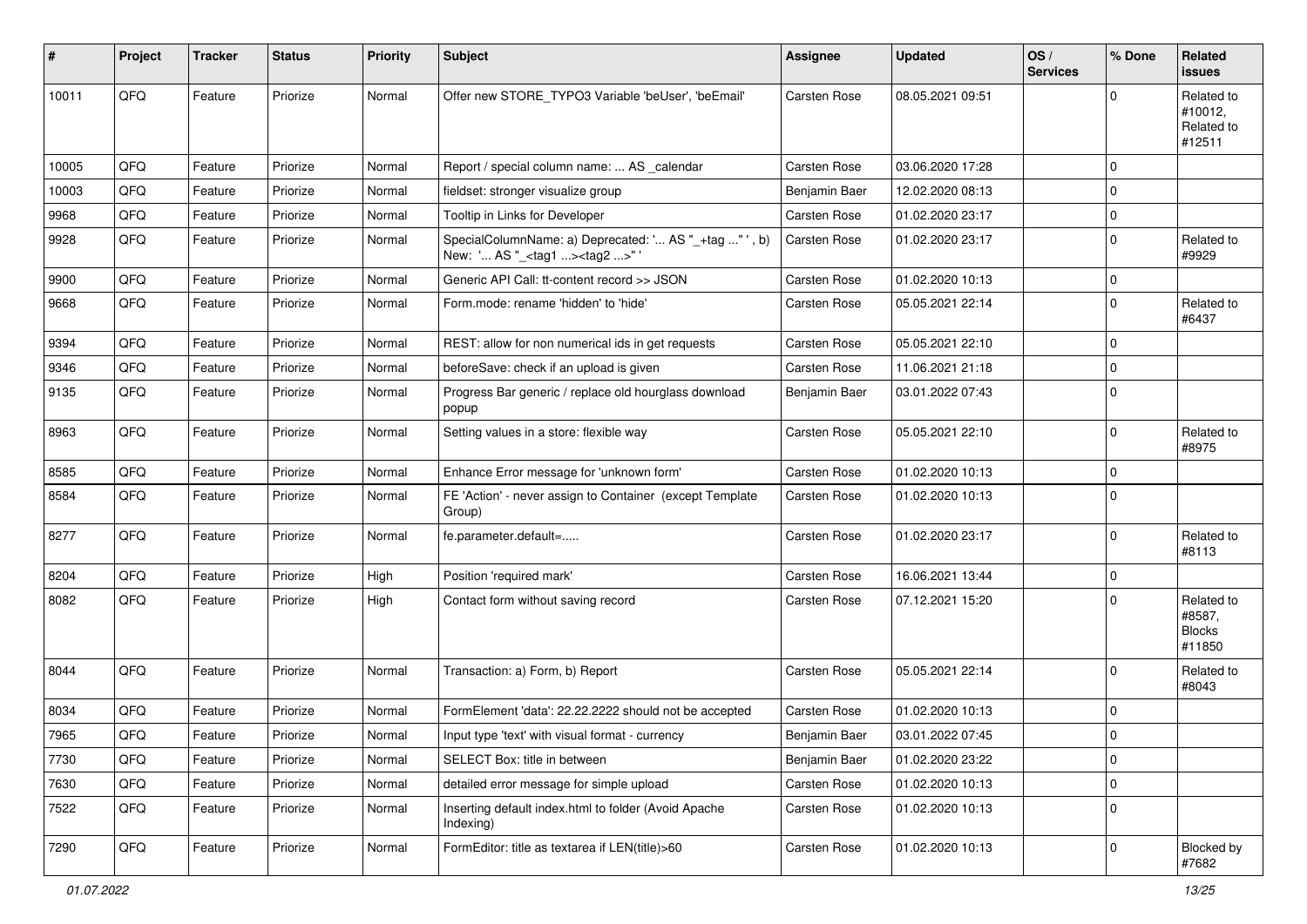| ∦     | Project | <b>Tracker</b> | <b>Status</b> | <b>Priority</b> | <b>Subject</b>                                                                                           | <b>Assignee</b>     | <b>Updated</b>   | OS/<br><b>Services</b> | % Done      | <b>Related</b><br>issues                                                |
|-------|---------|----------------|---------------|-----------------|----------------------------------------------------------------------------------------------------------|---------------------|------------------|------------------------|-------------|-------------------------------------------------------------------------|
| 7217  | QFQ     | Feature        | Priorize      | Normal          | Download: notice User if `_sip=?` is missing                                                             | Carsten Rose        | 01.02.2020 10:13 |                        | 0           |                                                                         |
| 6998  | QFQ     | Feature        | Priorize      | Normal          | Form: with debug=on show column information as tooltip of<br>column label                                | Carsten Rose        | 01.02.2020 10:13 |                        | 0           |                                                                         |
| 6870  | QFQ     | Feature        | Priorize      | Normal          | Click on '_link' triggers an API call                                                                    | Benjamin Baer       | 03.01.2022 08:25 |                        | 0           |                                                                         |
| 6801  | QFQ     | Feature        | Priorize      | Normal          | Fabric: Maximize / FullIscreen                                                                           | Benjamin Baer       | 21.03.2022 09:56 |                        | 0           |                                                                         |
| 6224  | QFQ     | Feature        | Priorize      | Normal          | Dynamic update: fade in/out fields                                                                       | Benjamin Baer       | 21.03.2022 09:50 |                        | 0           |                                                                         |
| 5942  | QFQ     | Feature        | Priorize      | Normal          | 'L' and 'type': append to links, generate via '_link' by using<br>'u' .                                  | Carsten Rose        | 01.02.2020 10:13 |                        | 0           |                                                                         |
| 5562  | QFQ     | Feature        | Priorize      | Normal          | Drag'n'Drop fuer Uploads                                                                                 | Benjamin Baer       | 21.03.2022 09:52 |                        | $\mathbf 0$ | Related to<br>#9706                                                     |
| 5366  | QFQ     | Feature        | Priorize      | Normal          | Saving with keyboard shortcuts                                                                           | Benjamin Baer       | 21.03.2022 09:47 |                        | 0           |                                                                         |
| 3867  | QFQ     | Feature        | Priorize      | Normal          | Readonly Formular: Template Groups add/delete<br>ausbeldnen                                              | Carsten Rose        | 05.05.2021 22:12 |                        | $\Omega$    |                                                                         |
| 14283 | QFQ     | <b>Bug</b>     | Priorize      | Normal          | HEIC / HEIF convert doesn't trigger                                                                      | Carsten Rose        | 19.06.2022 16:37 |                        | 0           |                                                                         |
| 13943 | QFQ     | <b>Bug</b>     | Priorize      | Normal          | unable to find formgroup                                                                                 | Enis Nuredini       | 28.05.2022 11:03 |                        | 0           |                                                                         |
| 12325 | QFQ     | Bug            | Priorize      | Normal          | MultiDB form.dblndex not working for report syntax                                                       | Carsten Rose        | 07.09.2021 13:37 |                        | 0           | Related to<br>#12145,<br>Related to<br>#12314                           |
| 9975  | QFQ     | <b>Bug</b>     | Priorize      | Normal          | Dropdown Menu: 'r:3' broken                                                                              | Carsten Rose        | 01.02.2020 10:13 |                        | 0           |                                                                         |
| 9958  | QFQ     | <b>Bug</b>     | Priorize      | Normal          | Broken subrecord query: no error message                                                                 | <b>Carsten Rose</b> | 05.02.2021 15:15 |                        | 0           |                                                                         |
| 9947  | QFQ     | <b>Bug</b>     | Priorize      | Normal          | Unwanted error message if missing 'typeAheadSqlPrefetch'                                                 | Carsten Rose        | 01.02.2020 10:13 |                        | 0           |                                                                         |
| 9862  | QFQ     | <b>Bug</b>     | Priorize      | Normal          | Failed writing to sql mail qfq.log should throw an exception                                             | <b>Carsten Rose</b> | 01.02.2020 10:13 |                        | 0           |                                                                         |
| 9834  | QFQ     | Bug            | Priorize      | Normal          | Input elements with tag 'disabled' are missing on<br>form-submit: server option 'processReadOnly' broken | Carsten Rose        | 07.12.2021 16:43 |                        | 0           | Related to<br>#9691,<br>Related to<br>#5305, Has<br>duplicate<br>#12331 |
| 9534  | QFQ     | Bug            | Priorize      | Urgent          | FE.type=upload: 'Unknown Mode: ID"                                                                       | <b>Carsten Rose</b> | 03.05.2021 21:14 |                        | 0           | Related to<br>#9532                                                     |
| 9173  | QFG     | Bug            | Priorize      | Urgent          | Stale Record Lock: Firefox                                                                               | Carsten Rose        | 03.05.2021 21:14 |                        | $\Omega$    | Related to<br>#9789                                                     |
| 9121  | QFQ     | Bug            | Priorize      | High            | sip links have r and __dbIndexData set                                                                   | Carsten Rose        | 12.06.2021 10:41 |                        | 0           |                                                                         |
| 8037  | QFQ     | <b>Bug</b>     | Priorize      | Normal          | FE.type=upload (advanced mode): {{slaveId:V}} missing<br>during dynamic update                           | Carsten Rose        | 01.02.2020 10:13 |                        | $\pmb{0}$   |                                                                         |
| 7656  | QFO     | Bug            | Priorize      | Normal          | FE with required, 'pattern' and 'extraButtonLock': always<br>complain about missing value                | Carsten Rose        | 01.02.2020 10:13 |                        | 0           |                                                                         |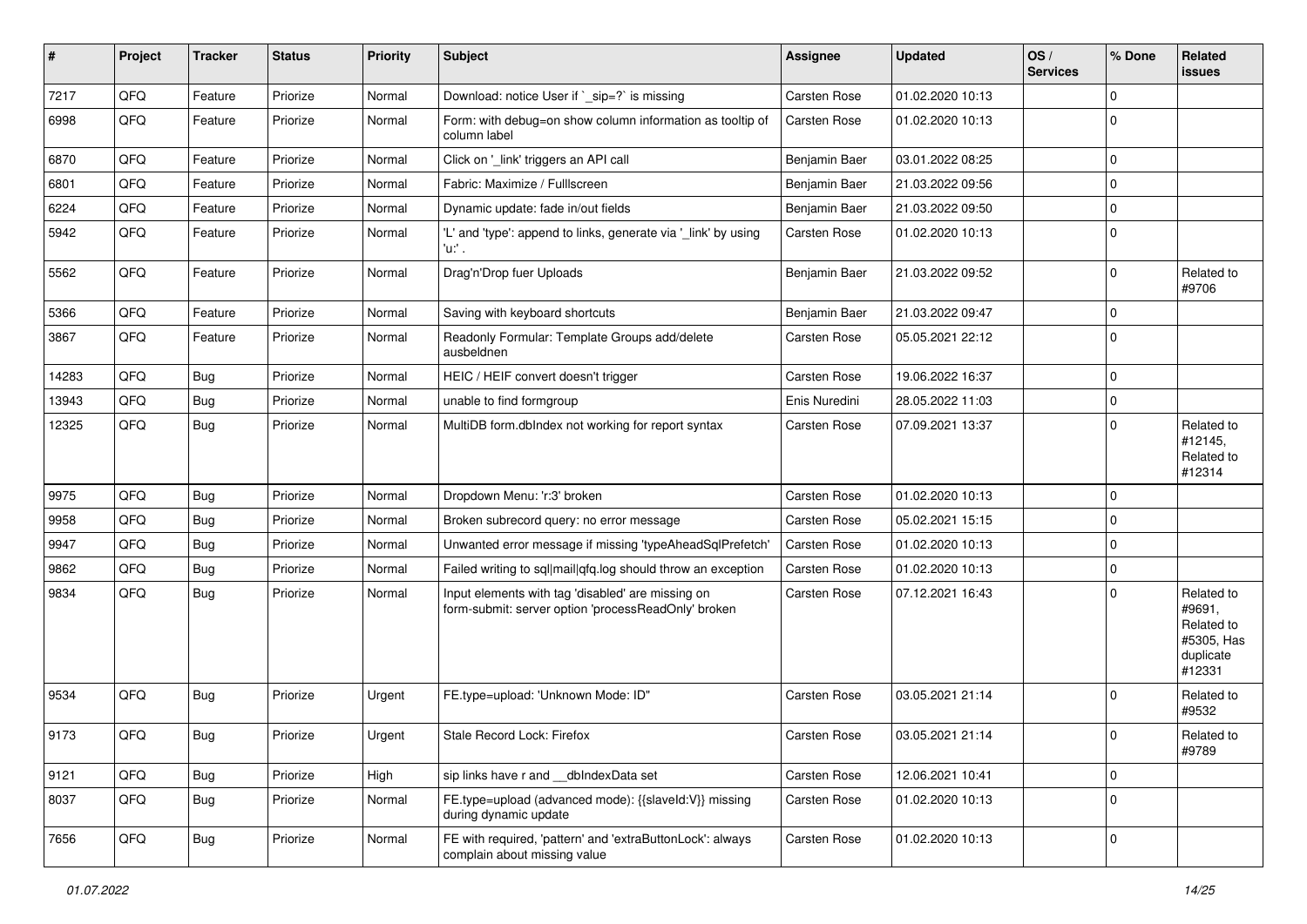| $\vert$ # | Project | <b>Tracker</b> | <b>Status</b> | <b>Priority</b> | <b>Subject</b>                                                                                      | <b>Assignee</b> | <b>Updated</b>   | OS/<br><b>Services</b> | % Done         | Related<br>issues                                                                                                                                                     |
|-----------|---------|----------------|---------------|-----------------|-----------------------------------------------------------------------------------------------------|-----------------|------------------|------------------------|----------------|-----------------------------------------------------------------------------------------------------------------------------------------------------------------------|
| 7616      | QFQ     | Bug            | Priorize      | Normal          | Selectlist with Enum & Dynamic Update                                                               | Carsten Rose    | 01.02.2020 10:13 |                        | $\mathbf 0$    |                                                                                                                                                                       |
| 6574      | QFQ     | <b>Bug</b>     | Priorize      | Normal          | qfq.log: Fehlermeldung wurde angezeigt, aber nicht geloggt                                          | Carsten Rose    | 01.02.2020 10:13 |                        | 0              |                                                                                                                                                                       |
| 6566      | QFQ     | <b>Bug</b>     | Priorize      | Normal          | Link Function 'delete': provided parameter missing on page<br>reload                                | Benjamin Baer   | 03.01.2022 08:08 |                        | $\mathbf 0$    |                                                                                                                                                                       |
| 6140      | QFQ     | <b>Bug</b>     | Priorize      | Normal          | QFQ DnD Sort: Locked fields                                                                         | Benjamin Baer   | 21.03.2022 09:56 |                        | $\mathbf 0$    |                                                                                                                                                                       |
| 6116      | QFQ     | Bug            | Priorize      | High            | value of checkbox not saved                                                                         | Carsten Rose    | 07.12.2021 17:19 |                        | $\mathbf 0$    |                                                                                                                                                                       |
| 4457      | QFQ     | <b>Bug</b>     | Priorize      | Normal          | typeahead: pressing return to select an item, saves the form<br>and closes the form.                | Benjamin Baer   | 03.01.2022 08:01 |                        | $\mathbf 0$    | Related to<br>#4398                                                                                                                                                   |
| 3782      | QFQ     | <b>Bug</b>     | Priorize      | Normal          | Bei fehlerhafter Eingabe (z.B. Datum) sollte das erwartete<br>Format angezeigt werden               | Carsten Rose    | 01.02.2020 10:13 |                        | $\mathbf 0$    |                                                                                                                                                                       |
| 2665      | QFQ     | <b>Bug</b>     | Priorize      | Normal          | Dynamic Update funktioniert nicht, wenn beim<br>entsprechenden FormElement eine size angegeben ist. | Benjamin Baer   | 03.01.2022 08:12 |                        | 30             |                                                                                                                                                                       |
| 14320     | QFQ     | Feature        | ToDo          | Normal          | Allow specific HTML Tags and Attributes: general, TinyMCE                                           | Enis Nuredini   | 17.06.2022 10:44 |                        | $\mathbf 0$    | Related to<br>#12664,<br>Related to<br>#12039,<br>Related to<br>#11702,<br>Related to<br>#7239,<br>Related to<br>#3708,<br>Related to<br>#3646,<br>Related to<br>#880 |
| 12262     | QFQ     | Feature        | ToDo          | Normal          | Form buttons on top: more customable                                                                | Enis Nuredini   | 17.06.2022 10:44 |                        | $\mathbf{0}$   | Related to<br>#13945, Has<br>duplicate<br>#4046, Has<br>duplicate<br>#10080                                                                                           |
| 7602      | QFO     | Feature        | ToDo          | High            | Multi Select: with checkboxes                                                                       | Benjamin Baer   | 22.03.2022 09:07 |                        | 0              |                                                                                                                                                                       |
| 14303     | QFQ     | Bug            | ToDo          | Normal          | datetime broken with picker                                                                         | Enis Nuredini   | 17.06.2022 09:02 |                        | 0              | Related to<br>#12630                                                                                                                                                  |
| 13899     | QFQ     | <b>Bug</b>     | ToDo          | Normal          | Selenium: zum laufen bringen                                                                        | Enis Nuredini   | 25.03.2022 10:24 |                        | $\overline{0}$ |                                                                                                                                                                       |
| 12463     | QFQ     | <b>Bug</b>     | ToDo          | High            | QFQ Function: 'function' and 'sql' on same level - output of<br>sql is shown two times.             | Carsten Rose    | 15.12.2021 16:31 |                        | $\mathbf{0}$   |                                                                                                                                                                       |
| 12395     | QFQ     | <b>Bug</b>     | ToDo          | High            | QFQ Function: Result two times shown                                                                | Carsten Rose    | 18.02.2022 08:59 |                        | $\mathbf 0$    |                                                                                                                                                                       |
| 13330     | QFQ     | Feature        | In Progress   | Normal          | Multi Form: Upload                                                                                  | Carsten Rose    | 07.11.2021 12:40 |                        | 50             | Related to<br>#9706                                                                                                                                                   |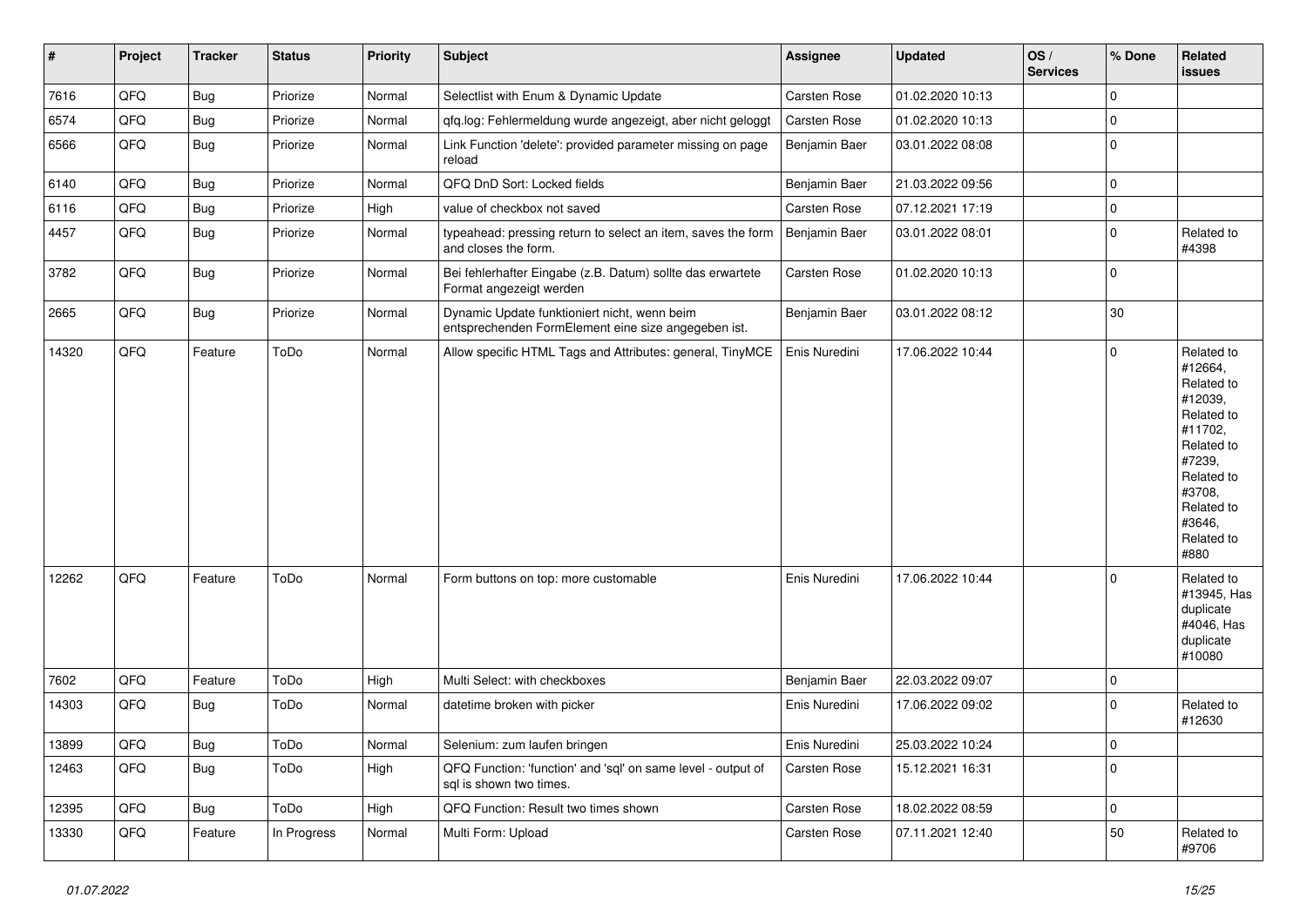| #     | Project | <b>Tracker</b> | <b>Status</b> | Priority | <b>Subject</b>                                   | Assignee            | <b>Updated</b>   | OS/<br><b>Services</b> | % Done      | Related<br>issues                                                                                                              |
|-------|---------|----------------|---------------|----------|--------------------------------------------------|---------------------|------------------|------------------------|-------------|--------------------------------------------------------------------------------------------------------------------------------|
| 12630 | QFQ     | Feature        | In Progress   | Normal   | Input: date[time]: min / max values              | Enis Nuredini       | 20.06.2022 18:31 |                        | $\Omega$    | Related to<br>#10096,<br>Related to<br>#14302,<br>Related to<br>#14303                                                         |
| 12440 | QFQ     | Feature        | In Progress   | Normal   | Typo3 V10 upgrade (durchfuehren und testen)      | Carsten Rose        | 21.03.2022 09:53 |                        | 50          | Related to<br>#12357,<br>Related to<br>#12067,<br>Related to<br>#10661                                                         |
| 12439 | QFQ     | Feature        | In Progress   | Normal   | TinyMCE Paste from Word & Character Count/Limit  | <b>Carsten Rose</b> | 05.05.2021 22:15 |                        | $\mathbf 0$ |                                                                                                                                |
| 11980 | QFQ     | Feature        | In Progress   | Normal   | protected verzeichnis MUSS geschützt werden      | Carsten Rose        | 07.09.2021 13:30 |                        | $\mathbf 0$ |                                                                                                                                |
| 11076 | QFQ     | Feature        | In Progress   | Normal   | SELECT  AS _websocket                            | Carsten Rose        | 30.08.2020 17:49 |                        | 0           |                                                                                                                                |
| 10793 | QFQ     | Feature        | In Progress   | Normal   | <b>Update NPM Packages</b>                       | Carsten Rose        | 07.09.2021 13:25 |                        | 30          |                                                                                                                                |
| 10443 | QFQ     | Feature        | In Progress   | Normal   | Konzept_api / _live                              | Carsten Rose        | 07.05.2020 09:39 |                        | 0           |                                                                                                                                |
| 9517  | QFQ     | Feature        | In Progress   | High     | Input multiple tags with typeahead               | Carsten Rose        | 03.05.2021 21:14 |                        | 40          | Related to<br>#10150                                                                                                           |
| 6250  | QFQ     | Feature        | In Progress   | Normal   | Enhance layout: a) Subrecord, b) Subrecord-Title | Carsten Rose        | 01.02.2020 23:22 |                        | $\pmb{0}$   | Related to<br>#5391                                                                                                            |
| 5695  | QFQ     | Feature        | In Progress   | Normal   | Multiform                                        | Carsten Rose        | 02.01.2021 18:38 |                        | $\pmb{0}$   |                                                                                                                                |
| 4194  | QFQ     | Feature        | In Progress   | Normal   | Bootstrap 4 ist jetzt offiziel                   |                     | 03.05.2021 20:47 |                        | $\mathbf 0$ | Related to<br>#10114                                                                                                           |
| 14323 | QFQ     | <b>Bug</b>     | In Progress   | Normal   | Report: render=both single - no impact           | Carsten Rose        | 19.06.2022 18:31 |                        | 0           |                                                                                                                                |
| 14175 | QFQ     | <b>Bug</b>     | In Progress   | Normal   | Opening a form with no QFQ Session cookie fails  | Carsten Rose        | 03.06.2022 10:40 |                        | $\pmb{0}$   |                                                                                                                                |
| 12508 | QFQ     | <b>Bug</b>     | In Progress   | High     | qfq Form: sendMail                               | Karin Niffeler      | 19.03.2022 17:48 |                        | 0           |                                                                                                                                |
| 11517 | QFQ     | <b>Bug</b>     | In Progress   | Normal   | extraButtonInfo Broken for multiple FormElements | Carsten Rose        | 12.05.2022 13:12 |                        | 0           | Related to<br>#7890,<br>Related to<br>#3811, Has<br>duplicate<br>#10905, Has<br>duplicate<br>#10553, Has<br>duplicate<br>#6779 |
| 10661 | QFQ     | <b>Bug</b>     | In Progress   | Normal   | Typo3 Warnungen                                  | Carsten Rose        | 07.09.2021 13:23 |                        | 0           | Related to<br>#12440                                                                                                           |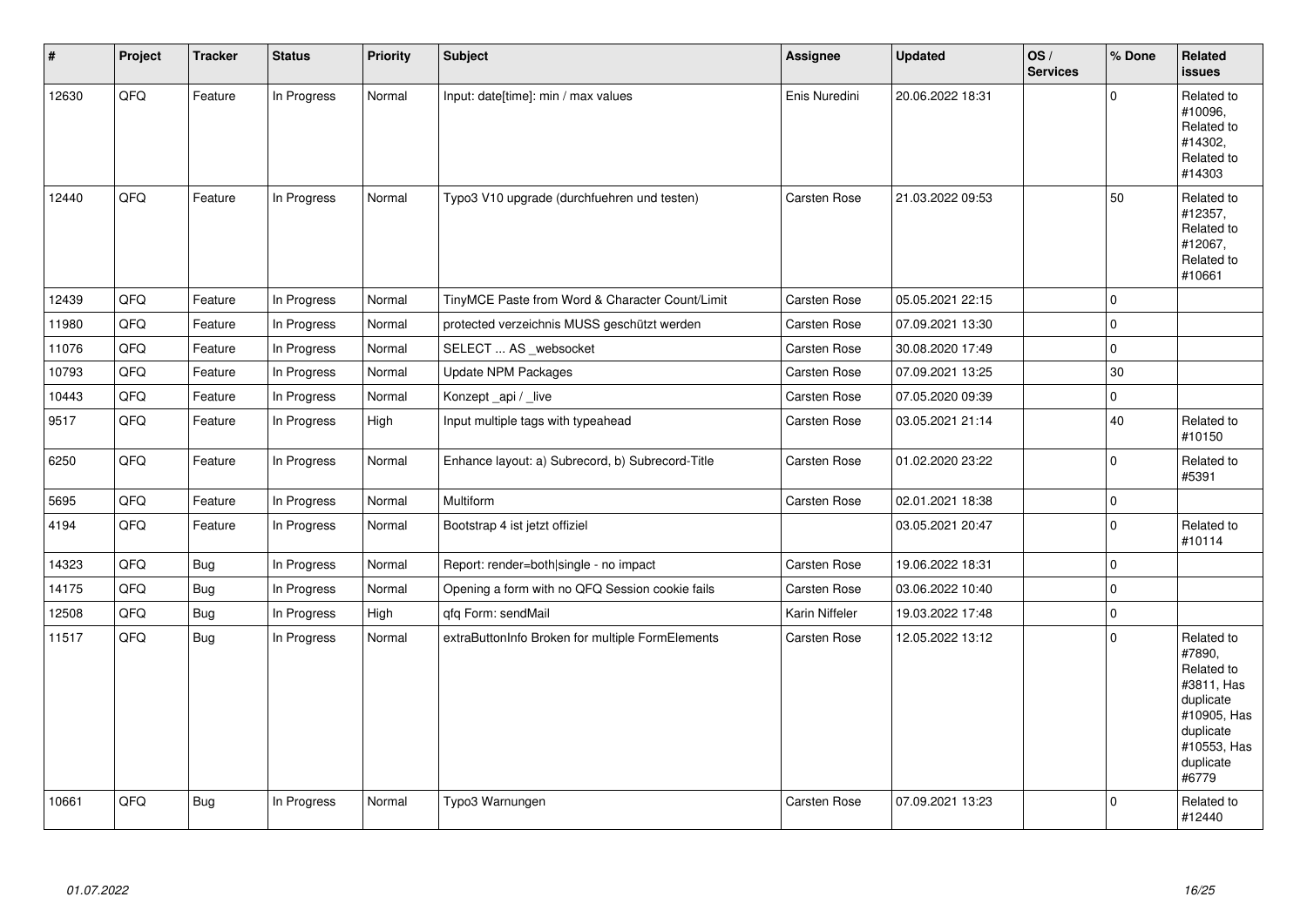| $\vert$ # | Project | <b>Tracker</b> | <b>Status</b>              | <b>Priority</b> | <b>Subject</b>                                                                       | <b>Assignee</b>     | <b>Updated</b>   | OS/<br><b>Services</b> | % Done      | Related<br><b>issues</b>                                             |
|-----------|---------|----------------|----------------------------|-----------------|--------------------------------------------------------------------------------------|---------------------|------------------|------------------------|-------------|----------------------------------------------------------------------|
| 9789      | QFQ     | Bug            | In Progress                | High            | Record Lock: release to early on 'leave page'                                        | Carsten Rose        | 10.01.2022 09:25 |                        | 100         | Related to<br>#10081,<br>Related to<br>#9173.<br>Related to<br>#8702 |
| 9691      | QFQ     | <b>Bug</b>     | In Progress                | Normal          | Checkbox: dynamic update > readonly                                                  | Carsten Rose        | 01.02.2020 23:22 |                        | 50          | Related to<br>#9834                                                  |
| 13566     | QFQ     | Feature        | Ready to sync<br>(develop) | Normal          | Delete config-example.qfq.php file                                                   | Carsten Rose        | 23.12.2021 09:25 |                        | $\Omega$    |                                                                      |
| 13572     | QFQ     | Feature        | Feedback                   | Normal          | Form Load: misleading error message on trying to load non<br>existent primary record | Enis Nuredini       | 16.05.2022 23:16 |                        | 100         |                                                                      |
| 12584     | QFQ     | Feature        | Feedback                   | Normal          | T3 v10 migration script: replace alias-patterns (v11)                                | Carsten Rose        | 28.05.2022 11:12 |                        | 100         |                                                                      |
| 10782     | QFQ     | Feature        | Feedback                   | Normal          | Tiny MCE: Image Upload                                                               | Enis Nuredini       | 16.05.2022 23:16 |                        | $\mathbf 0$ | Related to<br>#12452                                                 |
| 10124     | QFQ     | Feature        | Feedback                   | Normal          | qfq AAI-Login                                                                        | Karin Niffeler      | 07.05.2020 09:36 |                        | $\Omega$    |                                                                      |
| 9548      | QFQ     | Feature        | Feedback                   | High            | FormElement: Pattern mismatch - optional report only on<br>focus lost                | Benjamin Baer       | 03.05.2021 21:14 |                        | $\mathbf 0$ |                                                                      |
| 9052      | QFQ     | Feature        | Feedback                   | High            | Report: CodeMirror with SQL Syntax Highlight in FE                                   | Enis Nuredini       | 08.06.2022 10:25 |                        | $\Omega$    |                                                                      |
| 5894      | QFQ     | Feature        | Feedback                   | Normal          | Typeahead in Report: show/hide rows dynamically                                      | Carsten Rose        | 18.02.2022 08:50 |                        | $\Omega$    | Related to<br>#5893.<br>Related to<br>#5885                          |
| 13767     | QFQ     | <b>Bug</b>     | Feedback                   | Normal          | date/time-picker: required shows up/down button orange                               | Enis Nuredini       | 16.05.2022 23:16 |                        | 0           |                                                                      |
| 12546     | QFQ     | Bug            | Feedback                   | Normal          | Branch 'Development' - Unit Tests mit dirty workaround<br>angepasst                  | <b>Carsten Rose</b> | 19.03.2022 17:48 |                        | $\mathbf 0$ |                                                                      |
| 11630     | QFQ     | <b>Bug</b>     | Feedback                   | High            | Bitte check ob CALL() in 20.11.0 noch so funktioniert wie in<br>20.4.1               | Enis Nuredini       | 28.05.2022 13:45 |                        | $\mathbf 0$ | Related to<br>#11325                                                 |
| 11347     | QFQ     | Bug            | Feedback                   | Normal          | If Bedingungen funktionieren nicht korrekt                                           | Christoph Fuchs     | 21.03.2021 20:37 |                        | $\Omega$    |                                                                      |
| 9898      | QFQ     | <b>Bug</b>     | Feedback                   | Normal          | Formular trotz Timeout gespeichert                                                   | Benjamin Baer       | 01.02.2020 15:56 |                        | $\mathbf 0$ |                                                                      |
| 9535      | QFQ     | <b>Bug</b>     | Feedback                   | Normal          | Report:  AS '_vertical' - column to wide - vertical >> rot45,<br>rot <sub>90</sub>   | Benjamin Baer       | 01.02.2020 15:56 |                        | $\Omega$    |                                                                      |
| 8316      | QFQ     | <b>Bug</b>     | Feedback                   | Normal          | Documentation/Behaviour for Nested Queries and<br>Record-Store confusing             | Nicola Chiapolini   | 20.11.2019 09:14 |                        | $\Omega$    |                                                                      |
| 13608     | QFQ     | Feature        | Some day<br>maybe          | Normal          | Automatic Browser Language Redirect                                                  | Enis Nuredini       | 17.06.2022 08:35 |                        | $\Omega$    |                                                                      |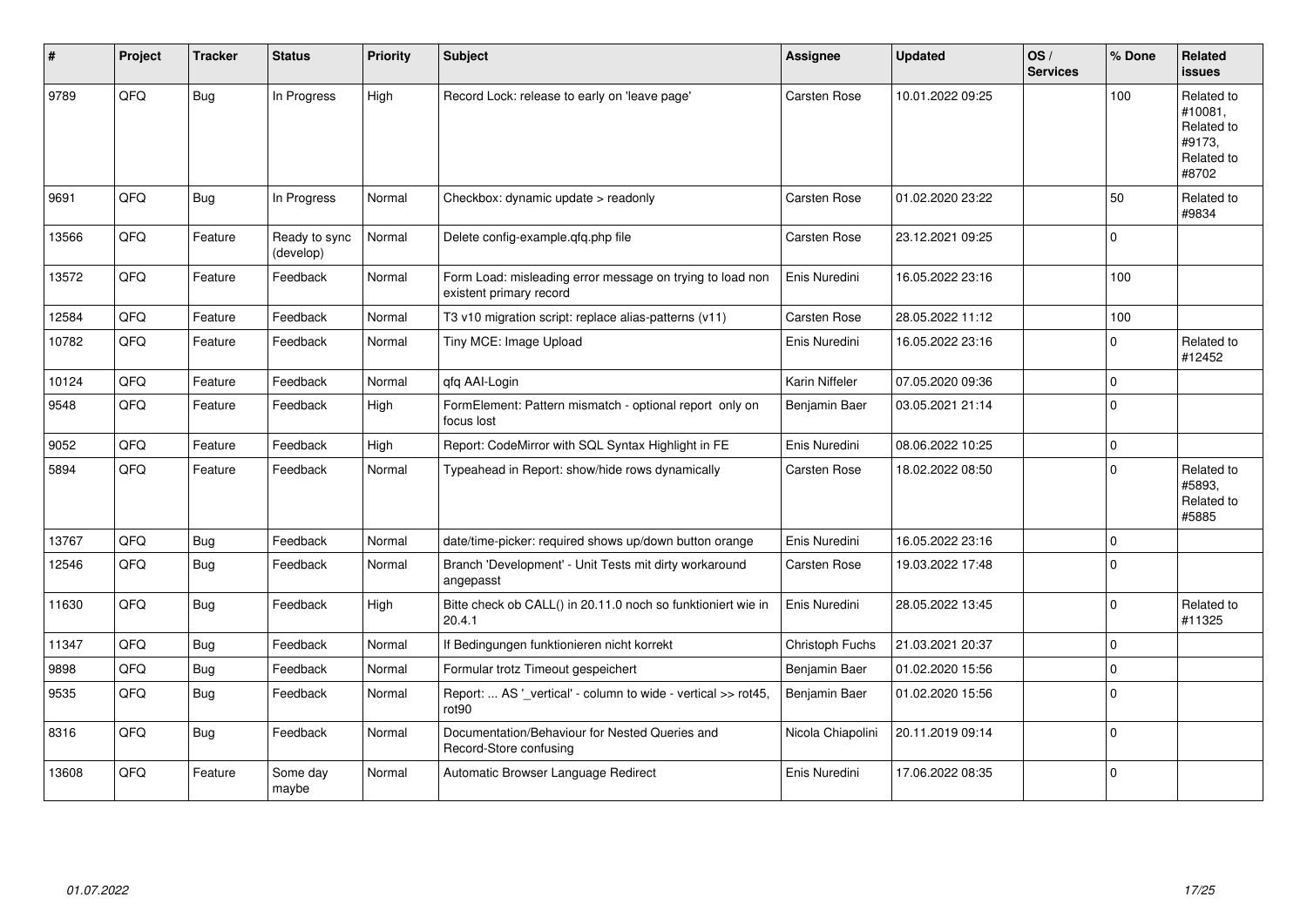| #     | Project | <b>Tracker</b> | <b>Status</b>     | <b>Priority</b> | <b>Subject</b>                                     | <b>Assignee</b>     | <b>Updated</b>   | OS/<br><b>Services</b> | % Done       | Related<br><b>issues</b>                                              |
|-------|---------|----------------|-------------------|-----------------|----------------------------------------------------|---------------------|------------------|------------------------|--------------|-----------------------------------------------------------------------|
| 12611 | QFQ     | Feature        | Some day<br>maybe | Normal          | Refactoring: Bootstrap with Lazy Loading           | Carsten Rose        | 08.06.2022 10:37 |                        | $\mathbf 0$  | Related to<br>#12490,<br>Related to<br>#10013,<br>Related to<br>#7732 |
| 12337 | QFQ     | Feature        | Some day<br>maybe | Normal          | Database.php: better caching                       | Carsten Rose        | 16.09.2021 15:10 |                        | $\mathbf{0}$ |                                                                       |
| 12315 | QFQ     | Feature        | Some day<br>maybe | Normal          | Form History (Diffs) / Backups                     | Carsten Rose        | 16.09.2021 15:10 |                        | $\mathbf 0$  |                                                                       |
| 11323 | QFQ     | Feature        | Some day<br>maybe | Normal          | Report Frontend Editor Modal + Codemirror          | Carsten Rose        | 16.09.2021 15:10 |                        | 0            | Related to<br>#11036                                                  |
| 11322 | QFQ     | Feature        | Some day<br>maybe | Normal          | Form Element JSON - (multiline parameter field)    | Carsten Rose        | 16.09.2021 15:10 |                        | $\mathbf 0$  |                                                                       |
| 11217 | QFQ     | Feature        | Some day<br>maybe | Normal          | <b>Extend Script Functionality</b>                 | Carsten Rose        | 16.09.2021 15:10 |                        | $\mathbf 0$  |                                                                       |
| 11036 | QFQ     | Feature        | Some day<br>maybe | Normal          | inline report editor permissions                   | Carsten Rose        | 16.09.2021 15:09 |                        | $\mathbf 0$  | Related to<br>#11323                                                  |
| 10745 | QFQ     | Feature        | Some day<br>maybe | Normal          | Tablesorter Excel Export                           | Carsten Rose        | 16.09.2021 15:09 |                        | $\mathbf 0$  |                                                                       |
| 10738 | QFQ     | Feature        | Some day<br>maybe | Normal          | CORS headers for external API requests             |                     | 10.06.2020 14:00 |                        | $\mathbf 0$  |                                                                       |
| 10716 | QFQ     | Feature        | Some day<br>maybe | Normal          | Business Logic mit Externen Skripten               | Carsten Rose        | 16.09.2021 15:10 |                        | $\mathbf 0$  | Related to<br>#10713,<br>Related to<br>#8217                          |
| 10116 | QFQ     | Feature        | Some day<br>maybe | Normal          | TypeAhead: Tag - show inside 'input' element       | Carsten Rose        | 16.09.2021 15:09 |                        | $\mathbf{0}$ |                                                                       |
| 10095 | QFQ     | Feature        | Some day<br>maybe | Normal          | Generic Gitlab Integration into QFQ                | Carsten Rose        | 16.09.2021 15:10 |                        | $\mathbf 0$  |                                                                       |
| 10013 | QFQ     | Feature        | Some day<br>maybe | Normal          | FE.typ=editor: CodeMirror                          | <b>Carsten Rose</b> | 08.06.2022 10:37 |                        | $\mathbf 0$  | Related to<br>#12611,<br>Related to<br>#12490,<br>Related to<br>#7732 |
| 9704  | QFQ     | Feature        | Some day<br>maybe | Normal          | Thumbnails Generieren beim Splitten von PDF Files  | Carsten Rose        | 11.12.2019 16:01 |                        | $\mathbf 0$  |                                                                       |
| 9579  | QFQ     | Feature        | Some day<br>maybe | Normal          | Multiform with Process Row                         | Carsten Rose        | 11.12.2019 16:01 |                        | $\mathbf 0$  |                                                                       |
| 9130  | QFQ     | Feature        | Some day<br>maybe | Normal          | tablesorter: Automatic Row numbering / Zeilenummer | Benjamin Baer       | 01.02.2020 23:22 |                        | $\mathbf 0$  |                                                                       |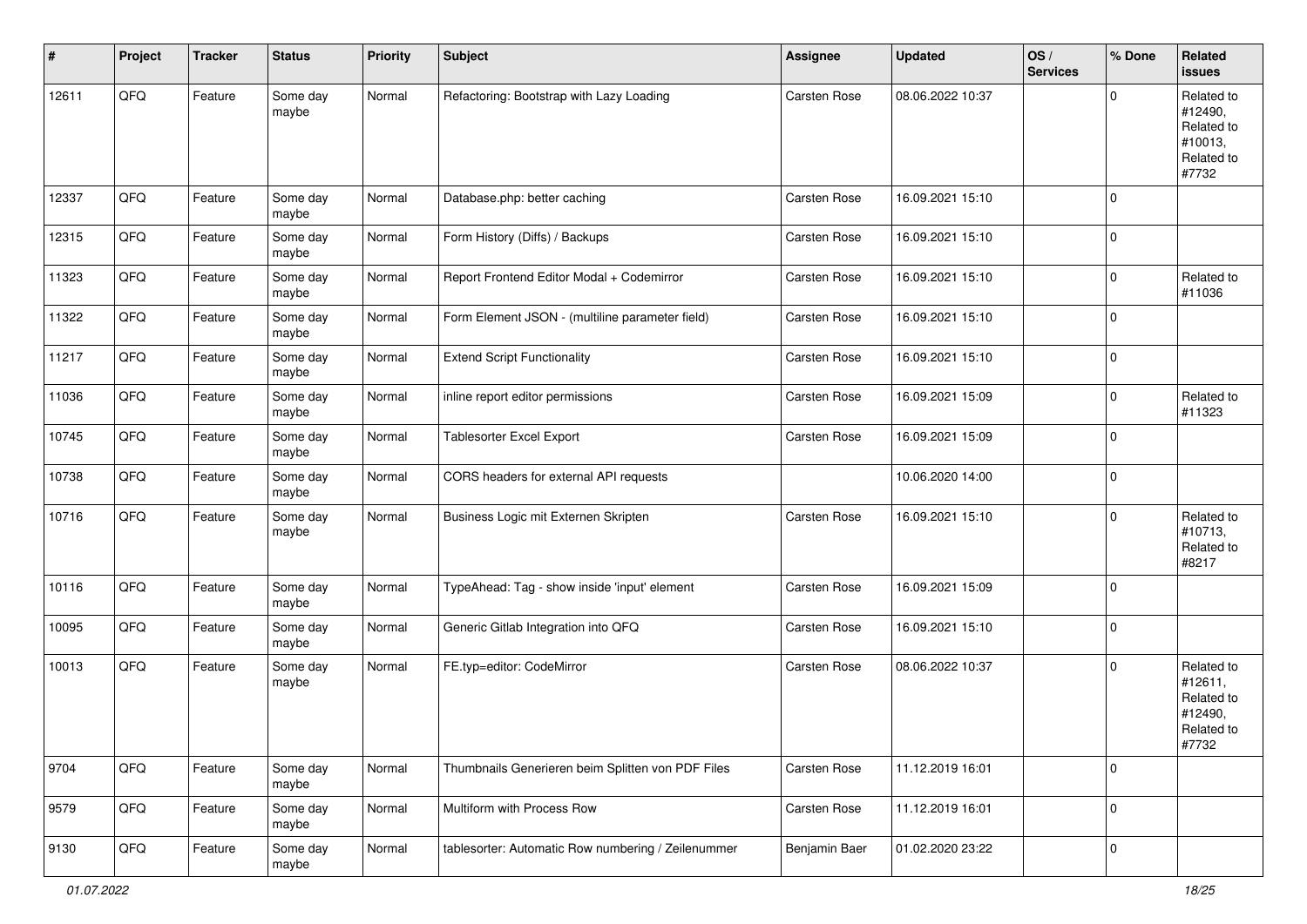| #    | Project | <b>Tracker</b> | <b>Status</b>     | <b>Priority</b> | <b>Subject</b>                                                                                 | Assignee            | <b>Updated</b>   | OS/<br><b>Services</b> | % Done         | Related<br><b>issues</b>                                               |
|------|---------|----------------|-------------------|-----------------|------------------------------------------------------------------------------------------------|---------------------|------------------|------------------------|----------------|------------------------------------------------------------------------|
| 8894 | QFQ     | Feature        | Some day<br>maybe | Normal          | Documentation Tags Usable in QFQ Application                                                   | Carsten Rose        | 11.12.2019 16:01 |                        | $\mathbf 0$    |                                                                        |
| 8892 | QFQ     | Feature        | Some day<br>maybe | Normal          | Display and Edit SQL Comments in Form Editor                                                   | <b>Carsten Rose</b> | 11.12.2019 16:01 |                        | $\mathbf 0$    |                                                                        |
| 8586 | QFQ     | Feature        | Some day<br>maybe | Normal          | QFQ: Enhance Error message for 'record not found'                                              | Carsten Rose        | 16.09.2021 15:10 |                        | $\mathbf 0$    |                                                                        |
| 8522 | QFQ     | Feature        | Some day<br>maybe | Normal          | build QFQ - npm warnings                                                                       | Benjamin Baer       | 01.02.2020 23:19 |                        | 50             |                                                                        |
| 8520 | QFQ     | Feature        | Some day<br>maybe | Normal          | Bring QFQ to Composer                                                                          | Carsten Rose        | 16.09.2021 15:10 |                        | $\mathbf 0$    |                                                                        |
| 8101 | QFQ     | Feature        | Some day<br>maybe | Normal          | Password hash: support further hashing methods                                                 | Carsten Rose        | 16.09.2021 15:10 |                        | $\mathbf 0$    |                                                                        |
| 8056 | QFQ     | Feature        | Some day<br>maybe | Normal          | Termin Organisation (Reservation)                                                              |                     | 01.02.2020 23:19 |                        | $\mathbf 0$    | Related to<br>#8658                                                    |
| 7921 | QFQ     | Feature        | Some day<br>maybe | Normal          | Rest API Export: URL kuerzer machen                                                            |                     | 01.02.2020 23:19 |                        | $\mathbf 0$    |                                                                        |
| 7732 | QFQ     | Feature        | Some day<br>maybe | Normal          | Javascript: Lazy Loading der add on libs                                                       | Benjamin Baer       | 08.06.2022 10:38 |                        | $\mathbf 0$    | Related to<br>#12611,<br>Related to<br>#12490,<br>Related to<br>#10013 |
| 7453 | QFQ     | Feature        | Some day<br>maybe | Normal          | import / export forms QFQ                                                                      | <b>Carsten Rose</b> | 16.09.2021 15:10 |                        | $\mathbf 0$    |                                                                        |
| 7452 | QFQ     | Feature        | Some day<br>maybe | Normal          | automate deployment new QFQ version                                                            | Carsten Rose        | 16.09.2021 15:10 |                        | $\mathbf 0$    |                                                                        |
| 7336 | QFQ     | Feature        | Some day<br>maybe | Normal          | PDF Upload: disallow PDFs with specific Meta information                                       | Carsten Rose        | 11.12.2019 16:01 |                        | $\mathbf 0$    |                                                                        |
| 7278 | QFQ     | Feature        | Some day<br>maybe | Normal          | Form: Wert vordefinieren der immer gesetzt wird                                                |                     | 02.05.2021 09:27 |                        | $\mathbf 0$    |                                                                        |
| 7229 | QFQ     | Feature        | Some day<br>maybe | Normal          | New FormElement.type: Button                                                                   |                     | 01.02.2021 12:32 |                        | $\mathbf 0$    |                                                                        |
| 7108 | QFQ     | Feature        | Some day<br>maybe | Normal          | QFQ Wrap Elements                                                                              |                     | 11.12.2019 16:01 |                        | $\mathbf 0$    |                                                                        |
| 7107 | QFQ     | Feature        | Some day<br>maybe | Normal          | Showcase Registration Tool: Anmeldung / Administration :<br>Liste Anmeldungen / Emaileinaldung | Carsten Rose        | 11.12.2019 16:01 |                        | $\overline{0}$ |                                                                        |
| 7106 | QFQ     | Feature        | Some day<br>maybe | Normal          | Beispiel Nummerierung von Rows in Report                                                       |                     | 11.12.2019 16:01 |                        | $\mathsf 0$    |                                                                        |
| 7105 | QFQ     | Feature        | Some day<br>maybe | Normal          | Beispiel wie man in einer zweiten Tabelle speichert.                                           |                     | 11.12.2019 16:01 |                        | $\mathbf 0$    |                                                                        |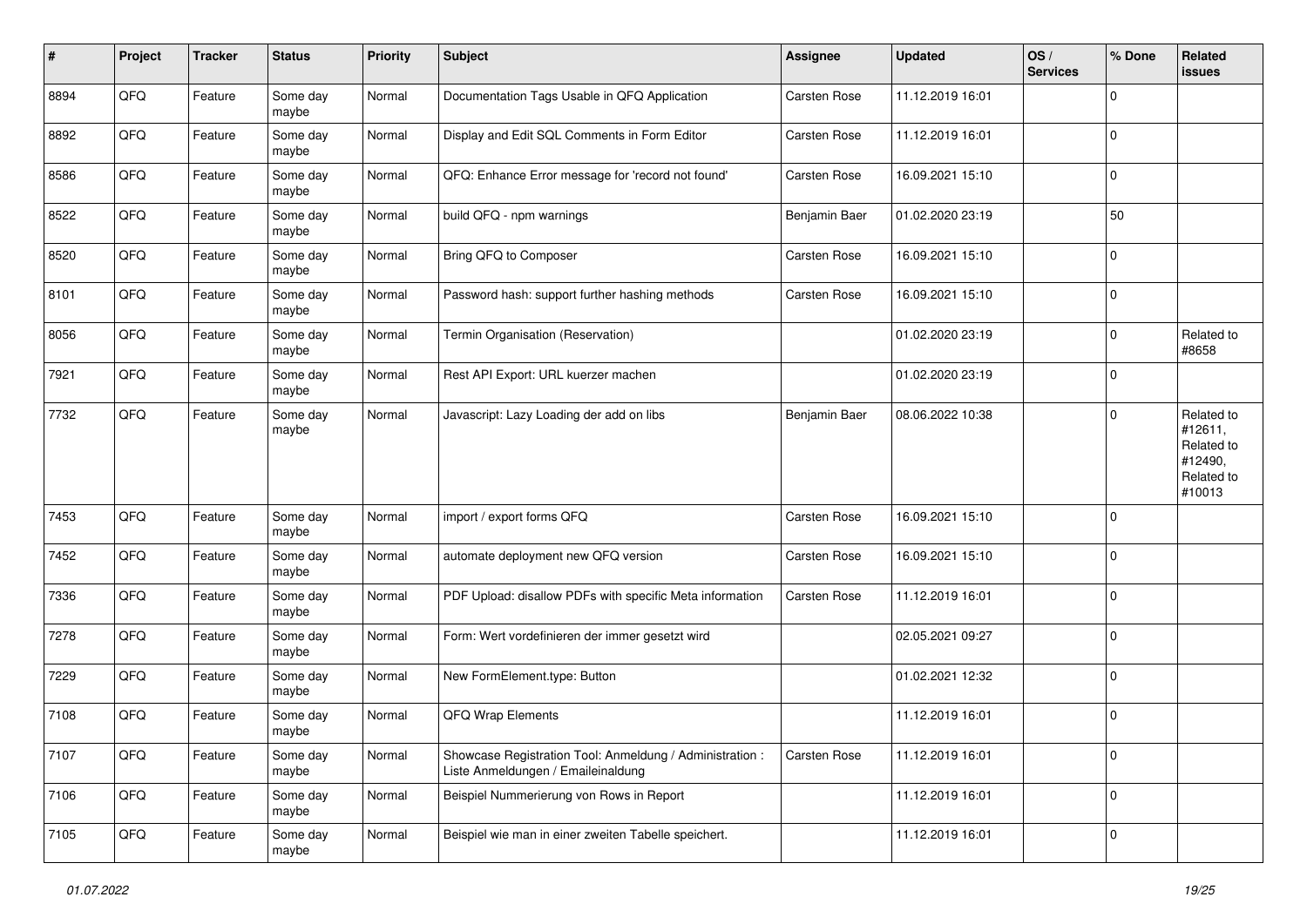| $\pmb{\#}$ | Project | <b>Tracker</b> | <b>Status</b>     | <b>Priority</b> | Subject                                                                          | Assignee            | <b>Updated</b>   | OS/<br><b>Services</b> | % Done       | <b>Related</b><br><b>issues</b> |
|------------|---------|----------------|-------------------|-----------------|----------------------------------------------------------------------------------|---------------------|------------------|------------------------|--------------|---------------------------------|
| 7104       | QFQ     | Feature        | Some day<br>maybe | Normal          | Manual: hint about escaping if '\r' appears in mail body                         |                     | 11.12.2019 16:01 |                        | $\Omega$     |                                 |
| 7100       | QFQ     | Feature        | Some day<br>maybe | Normal          | Download: log access, max downloads, time limit                                  |                     | 01.02.2020 23:19 |                        | $\mathbf{0}$ |                                 |
| 6992       | QFQ     | Feature        | Some day<br>maybe | Normal          | DB exception: Syntax Highlight                                                   |                     | 11.12.2019 16:01 |                        | 0            | Related to<br>#5450             |
| 6972       | QFQ     | Feature        | Some day<br>maybe | Normal          | Fabric Clipboard / cross browser tab                                             | Benjamin Baer       | 01.02.2020 23:21 |                        | $\Omega$     |                                 |
| 6970       | QFQ     | Feature        | Some day<br>maybe | Normal          | tablesorter: default fuer 'sortReset' aendern von 'Ctrl' zu 'Alt'                | Benjamin Baer       | 01.02.2020 23:21 |                        | $\mathbf{0}$ |                                 |
| 6715       | QFQ     | Feature        | Some day<br>maybe | Normal          | Code-Refactoring: dbArray vereinheitlichen                                       | <b>Carsten Rose</b> | 11.12.2019 16:02 |                        | $\mathbf{0}$ |                                 |
| 6704       | QFQ     | Feature        | Some day<br>maybe | Normal          | Upload Mode: Bilder in Notizen rechts sollen aktuellen<br>Upload repräsentieren. |                     | 01.02.2020 23:19 |                        | $\mathbf 0$  | Related to<br>#3264             |
| 6515       | QFQ     | Feature        | Some day<br>maybe | Normal          | Formular: Felder dynamisch ein/ausblenden                                        |                     | 11.12.2019 16:02 |                        | $\mathbf 0$  |                                 |
| 6299       | QFQ     | Feature        | Some day<br>maybe | Normal          | Attack detection: log table with invalid SIP access                              |                     | 11.12.2019 16:02 |                        | $\Omega$     | Related to<br>#3947             |
| 6288       | QFQ     | Feature        | Some day<br>maybe | Normal          | Best Practice: Erklaeren wie man ein Formular ganz in<br>'weiss' erstellen kann  |                     | 11.12.2019 16:02 |                        | $\mathbf 0$  |                                 |
| 6084       | QFQ     | Feature        | Some day<br>maybe | Normal          | New escape type: 'D' - convert date                                              |                     | 01.02.2020 23:19 |                        | $\mathbf 0$  |                                 |
| 6083       | QFQ     | Feature        | Some day<br>maybe | Normal          | Dynamic Update: Value Check via SQL                                              |                     | 11.12.2019 16:02 |                        | $\mathbf{0}$ |                                 |
| 5983       | QFQ     | Feature        | Some day<br>maybe | Normal          | Form Submit (save & update): normalize date/-time FE                             | <b>Carsten Rose</b> | 01.02.2020 23:19 |                        | $\mathbf 0$  |                                 |
| 5923       | QFQ     | Feature        | Some day<br>maybe | Normal          | fillStoreSystemBySqlLate                                                         |                     | 01.02.2020 23:19 |                        | $\mathbf 0$  |                                 |
| 5895       | QFQ     | Feature        | Some day<br>maybe | Normal          | Tutorial: List of all QFQ Features                                               |                     | 01.02.2020 23:19 |                        | $\Omega$     |                                 |
| 5893       | QFQ     | Feature        | Some day<br>maybe | Normal          | Edit on double-click                                                             |                     | 01.02.2020 23:19 |                        | $\Omega$     | Related to<br>#5894             |
| 5892       | QFQ     | Feature        | Some day<br>maybe | Normal          | QFQ should use T3 API to manipulate FE GROUP<br>membership                       |                     | 01.02.2020 23:20 |                        | $\mathbf 0$  |                                 |
| 5852       | QFQ     | Feature        | Some day<br>maybe | Normal          | Logging: mail.log / sql.log - im FE anzeigen und via AJAX<br>aktualisieren       | Carsten Rose        | 01.02.2020 23:19 |                        | 0            | Related to<br>#5885             |
| 5851       | QFQ     | Feature        | Some day<br>maybe | Normal          | Queue System implementieren: MQTT, RabbitMQ                                      |                     | 01.02.2020 23:20 |                        | $\Omega$     | Related to<br>#5715             |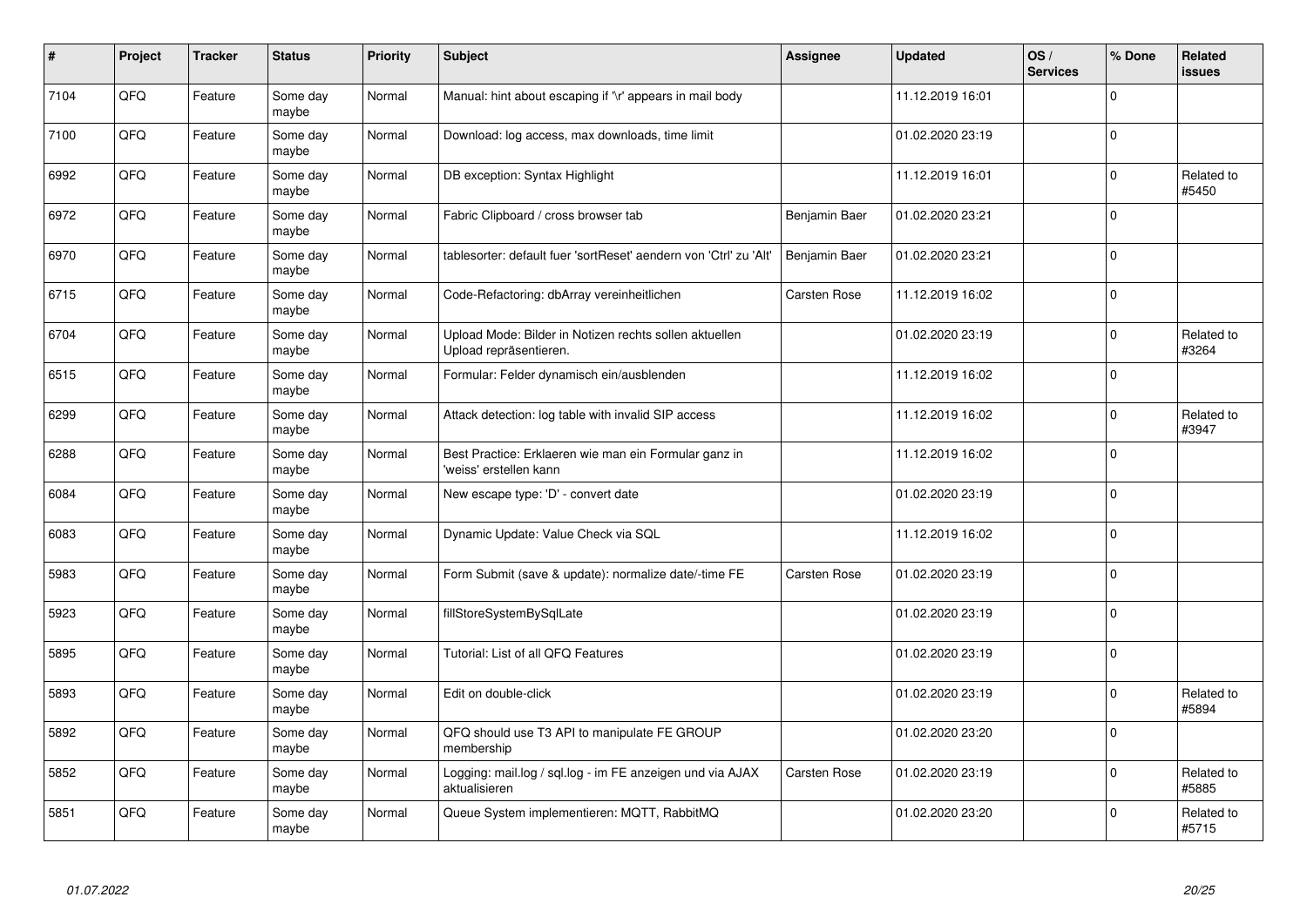| #    | Project | <b>Tracker</b> | <b>Status</b>     | <b>Priority</b> | <b>Subject</b>                                                                    | <b>Assignee</b>     | <b>Updated</b>   | OS/<br><b>Services</b> | % Done         | Related<br><b>issues</b>                    |
|------|---------|----------------|-------------------|-----------------|-----------------------------------------------------------------------------------|---------------------|------------------|------------------------|----------------|---------------------------------------------|
| 5850 | QFQ     | Feature        | Some day<br>maybe | Normal          | Deployment: In QFQ Doc best practice fuer zeitgemaesses<br>Deployment beschreiben |                     | 01.02.2020 23:20 |                        | $\Omega$       |                                             |
| 5805 | QFQ     | Feature        | Some day<br>maybe | Normal          | TypeAHead SQL value instead of key stored                                         |                     | 01.02.2020 23:19 |                        | $\mathbf 0$    | Related to<br>#5444                         |
| 5783 | QFQ     | Feature        | Some day<br>maybe | Normal          | <b>BPMN View/Edit</b>                                                             |                     | 11.12.2019 16:02 |                        | $\mathbf 0$    |                                             |
| 5665 | QFQ     | Feature        | Some day<br>maybe | Normal          | Versuch das '{{!' nicht mehr noetig ist.                                          | Carsten Rose        | 01.02.2020 23:20 |                        | $\mathbf 0$    | Related to<br>#7432,<br>Related to<br>#7434 |
| 5579 | QFQ     | Feature        | Some day<br>maybe | Normal          | Enhance Doc / Presentation: variable type 'link column type'                      | Carsten Rose        | 01.02.2020 23:19 |                        | $\mathbf 0$    |                                             |
| 5548 | QFQ     | Feature        | Some day<br>maybe | Normal          | 801 Textfiles/Scriptfiles als Thumbnail                                           | Carsten Rose        | 07.03.2022 16:26 |                        | $\mathbf 0$    |                                             |
| 5480 | QFQ     | Feature        | Some day<br>maybe | Normal          | QFQ: Dokumentation mit Screenshots versehen                                       | <b>Carsten Rose</b> | 01.02.2020 23:20 |                        | $\mathbf 0$    | Related to<br>#9879                         |
| 5455 | QFQ     | Feature        | Some day<br>maybe | Normal          | Mail Redirects grld abhaengig                                                     |                     | 01.02.2020 23:20 |                        | $\mathbf 0$    |                                             |
| 5452 | QFQ     | Feature        | Some day<br>maybe | Normal          | Thumbnails from PDF: bad quality                                                  |                     | 01.02.2020 23:20 |                        | $\mathbf 0$    |                                             |
| 5428 | QFQ     | Feature        | Some day<br>maybe | Normal          | secure thumbnail: late render on access.                                          | <b>Carsten Rose</b> | 01.02.2020 23:20 |                        | $\mathbf 0$    |                                             |
| 5389 | QFQ     | Feature        | Some day<br>maybe | Normal          | QFQ Design: Multline label / note                                                 | Benjamin Baer       | 01.02.2020 23:19 |                        | $\mathbf 0$    |                                             |
| 5342 | QFQ     | Feature        | Some day<br>maybe | Normal          | link - with HTML Attributes                                                       |                     | 01.02.2020 23:20 |                        | $\mathbf 0$    | Related to<br>#14077                        |
| 5160 | QFQ     | Feature        | Some day<br>maybe | Normal          | QFQ collaborative / together.js, ShareJS, y-js, collaborative,                    |                     | 11.12.2019 16:02 |                        | $\mathbf 0$    |                                             |
| 5132 | QFQ     | Feature        | Some day<br>maybe | Normal          | Error Message sendmail missing attachment: more details                           | <b>Carsten Rose</b> | 01.02.2020 23:19 |                        | $\Omega$       |                                             |
| 5129 | QFQ     | Feature        | Some day<br>maybe | Normal          | Reports: SQL fuer x Achse und y Achse                                             |                     | 11.12.2019 16:02 |                        | $\mathbf 0$    |                                             |
| 5024 | QFQ     | Feature        | Some day<br>maybe | Normal          | Fabric: Generate PDF with edits                                                   | Benjamin Baer       | 01.02.2020 23:20 |                        | $\mathbf 0$    | Related to<br>#10704                        |
| 4974 | QFQ     | Feature        | Some day<br>maybe | Normal          | Long polling - inform all listening clients of changes                            |                     | 11.12.2019 16:02 |                        | $\mathbf 0$    |                                             |
| 4956 | QFQ     | Feature        | Some day<br>maybe | Normal          | Sendmail: Benutzerdefinierte Headers                                              | Carsten Rose        | 11.12.2019 16:02 |                        | $\mathbf 0$    |                                             |
| 4872 | QFG     | Feature        | Some day<br>maybe | Normal          | Fields of Typo3 page available in STORE_TYPO3                                     | Carsten Rose        | 01.02.2020 23:19 |                        | $\overline{0}$ |                                             |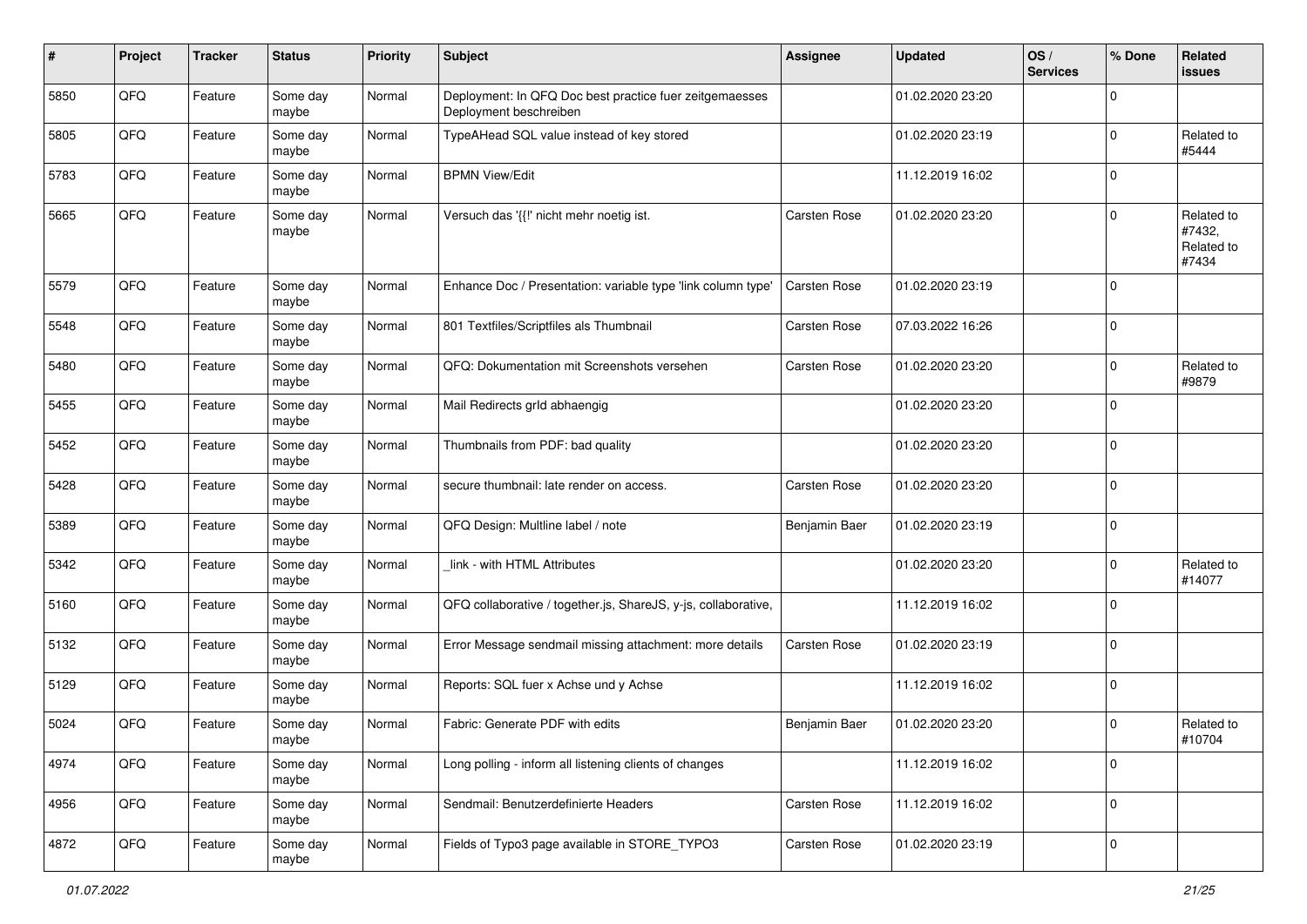| $\vert$ # | Project | <b>Tracker</b> | <b>Status</b>     | <b>Priority</b> | <b>Subject</b>                                                                                                                                                | Assignee            | <b>Updated</b>   | OS/<br><b>Services</b> | % Done      | Related<br><b>issues</b> |
|-----------|---------|----------------|-------------------|-----------------|---------------------------------------------------------------------------------------------------------------------------------------------------------------|---------------------|------------------|------------------------|-------------|--------------------------|
| 4869      | QFQ     | Feature        | Some day<br>maybe | Normal          | Dynamic Update (show, hide, readonly?, required?) for<br><b>Template Group Elements</b>                                                                       | <b>Carsten Rose</b> | 01.02.2020 23:19 |                        | $\mathbf 0$ | Related to<br>#4865      |
| 4839      | QFQ     | Feature        | Some day<br>maybe | Normal          | qfq-handle in <head> Abschnitt</head>                                                                                                                         | Carsten Rose        | 11.12.2019 16:02 |                        | $\Omega$    |                          |
| 4816      | QFQ     | Feature        | Some day<br>maybe | Normal          | Templates for QFQ Reports (Tables, Radios, )                                                                                                                  |                     | 01.02.2020 23:20 |                        | $\Omega$    |                          |
| 4757      | QFQ     | Feature        | Some day<br>maybe | Normal          | Test subrecord: download links ok? Links ok?                                                                                                                  | <b>Carsten Rose</b> | 01.02.2020 23:20 |                        | $\mathbf 0$ |                          |
| 4719      | QFQ     | Feature        | Some day<br>maybe | Normal          | Custom Message in Client in case of 'Browser tab close,<br>modification will be lost'                                                                         |                     | 01.02.2020 23:20 |                        | $\Omega$    |                          |
| 4652      | QFQ     | Feature        | Some day<br>maybe | Normal          | UZH CD: Weiterleitung auf benutzerdefinierte 403/404 Seite                                                                                                    | Carsten Rose        | 01.02.2020 23:20 |                        | $\Omega$    |                          |
| 4650      | QFQ     | Feature        | Some day<br>maybe | Normal          | Convert html to doc/rtf                                                                                                                                       | <b>Carsten Rose</b> | 01.02.2020 23:20 |                        | $\mathbf 0$ | Related to<br>#10704     |
| 4640      | QFQ     | Feature        | Some day<br>maybe | Normal          | Rename System Forms                                                                                                                                           |                     | 01.02.2020 23:20 |                        | $\mathbf 0$ |                          |
| 4627      | QFQ     | Feature        | Some day<br>maybe | Normal          | dbupdate: all tables - check 'create', 'modified' if it is<br>possible to change to default 'CURRENT_TIMESTAMP' and<br>modified 'ON UPDATE CURRENT_TIMESTAMP' |                     | 01.02.2020 23:20 |                        | $\Omega$    |                          |
| 4626      | QFQ     | Feature        | Some day<br>maybe | Normal          | Mobile View: 'classBody=qfq-form-right' makes no sense                                                                                                        |                     | 01.02.2020 23:20 |                        | $\mathbf 0$ |                          |
| 4606      | QFQ     | Feature        | Some day<br>maybe | Normal          | link: qualifier to render bootstrap button                                                                                                                    | Carsten Rose        | 01.02.2020 23:19 |                        | $\mathbf 0$ |                          |
| 4551      | QFQ     | Feature        | Some day<br>maybe | Normal          | Set 'pills' via dynamicUpdate to show/hide/disabled                                                                                                           |                     | 01.02.2020 23:20 |                        | $\Omega$    | Related to<br>#3752      |
| 4536      | QFQ     | Feature        | Some day<br>maybe | Normal          | FE upload: problem with delete if mutliple uploads an<br>FE.name="                                                                                            |                     | 01.02.2020 23:20 |                        | $\mathbf 0$ |                          |
| 4446      | QFQ     | Feature        | Some day<br>maybe | Normal          | New FE get same feldContainerId as last modifed FE                                                                                                            |                     | 01.02.2020 23:20 |                        | $\mathbf 0$ |                          |
| 4445      | QFQ     | Feature        | Some day<br>maybe | Normal          | template group: Option to simulate fieldset                                                                                                                   |                     | 28.06.2021 14:11 |                        | $\Omega$    |                          |
| 4444      | QFQ     | Feature        | Some day<br>maybe | Normal          | FE.type=upload: detect mime type                                                                                                                              |                     | 11.12.2019 16:02 |                        | $\mathbf 0$ | Related to<br>#4303      |
| 4443      | QFQ     | Feature        | Some day<br>maybe | Normal          | Form: multiple secondary tables                                                                                                                               |                     | 01.02.2020 23:20 |                        | $\Omega$    |                          |
| 4442      | QFQ     | Feature        | Some day<br>maybe | Normal          | Special Column Name: link - new symbol G (Glyph) to<br>choose any available symbol                                                                            |                     | 11.12.2019 16:02 |                        | $\Omega$    |                          |
| 4440      | QFQ     | Feature        | Some day<br>maybe | Normal          | Manual.rst: explain how to. expand PHP Session to 4h                                                                                                          |                     | 11.12.2019 16:02 |                        | $\mathbf 0$ |                          |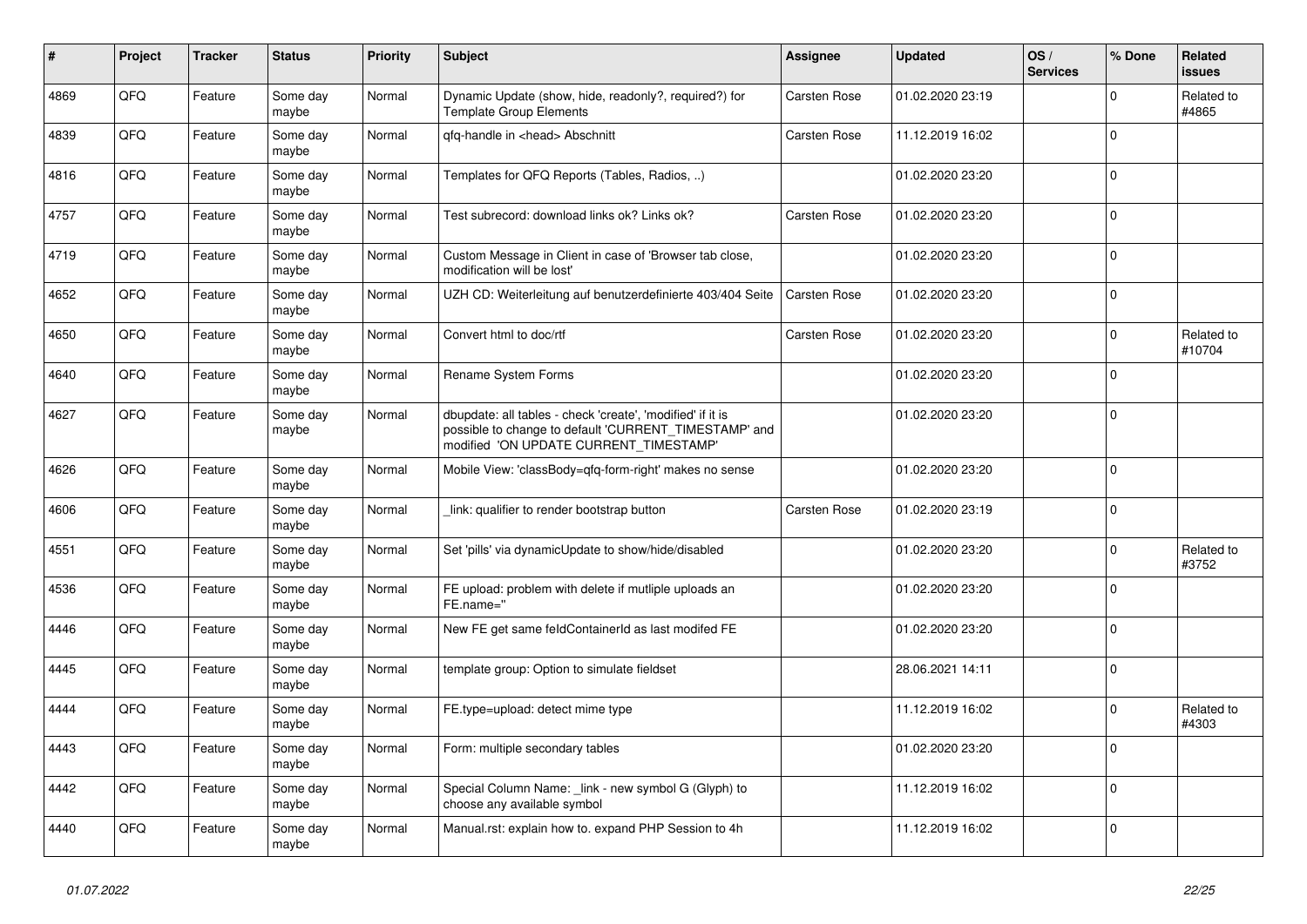| #    | Project | <b>Tracker</b> | <b>Status</b>     | <b>Priority</b> | <b>Subject</b>                                                                                                          | <b>Assignee</b>     | <b>Updated</b>   | OS/<br><b>Services</b> | % Done         | Related<br>issues                           |
|------|---------|----------------|-------------------|-----------------|-------------------------------------------------------------------------------------------------------------------------|---------------------|------------------|------------------------|----------------|---------------------------------------------|
| 4439 | QFQ     | Feature        | Some day<br>maybe | Normal          | Log: report all actions fired by an FE Element, incl. the<br>original directive (slaveld, sqllnsert, )                  |                     | 01.02.2020 23:20 |                        | $\Omega$       | Related to<br>#4432,<br>Related to<br>#5458 |
| 4435 | QFQ     | Feature        | Some day<br>maybe | Normal          | Report: striptags - specify allowed tags                                                                                |                     | 01.02.2020 23:20 |                        | $\Omega$       |                                             |
| 4433 | QFQ     | Feature        | Some day<br>maybe | Normal          | Log when SIP will be destroyed by QFQ for any (security)<br>reason                                                      |                     | 01.02.2020 23:20 |                        | $\overline{0}$ | Related to<br>#4432,<br>Related to<br>#5458 |
| 4420 | QFQ     | Feature        | Some dav<br>maybe | Normal          | Client: Local Storage - store the changes of a form, local in<br>the browser.                                           | Benjamin Baer       | 11.12.2019 16:02 |                        | $\mathbf{0}$   |                                             |
| 4365 | QFQ     | Feature        | Some day<br>maybe | Normal          | Multi Language: new way of config                                                                                       | <b>Carsten Rose</b> | 01.02.2020 23:20 |                        | $\mathbf 0$    |                                             |
| 4349 | QFQ     | Feature        | Some day<br>maybe | Normal          | link download: downloaded external URL to<br>deliver/concatenate - check mimetipe and handle it correctly               | Carsten Rose        | 11.12.2019 16:02 |                        | $\Omega$       |                                             |
| 4343 | QFQ     | Feature        | Some day<br>maybe | Normal          | Link: Classifier to add 'attributes'                                                                                    | Carsten Rose        | 01.02.2020 23:20 |                        | $\mathbf{0}$   | Related to<br>#14077                        |
| 4330 | QFQ     | Feature        | Some day<br>maybe | Normal          | Error Message: report missing {{ / }} in sqlUpdate, sqlInsert,<br>sqlDelete, sqlAfter, sqlBefore in FE action elements. | Carsten Rose        | 01.02.2020 23:20 |                        | $\Omega$       |                                             |
| 4259 | QFQ     | Feature        | Some day<br>maybe | Normal          | Instant trigger a cron job                                                                                              | Carsten Rose        | 11.12.2019 16:03 |                        | $\mathbf{0}$   |                                             |
| 4258 | QFQ     | Feature        | Some day<br>maybe | High            | <b>System Defaults: Forms</b>                                                                                           | Carsten Rose        | 03.05.2021 21:14 |                        | $\Omega$       |                                             |
| 4197 | QFQ     | Feature        | Some day<br>maybe | Normal          | Unit Test fuer JSON Stream von QuickFormQuery.php ><br>doForm()                                                         | <b>Carsten Rose</b> | 11.12.2019 16:03 |                        | $\overline{0}$ |                                             |
| 4027 | QFQ     | Feature        | Some day<br>mavbe | Normal          | Missing: orange 'check' / 'bullet'                                                                                      |                     | 11.12.2019 16:03 |                        | $\Omega$       |                                             |
| 4026 | QFQ     | Feature        | Some day<br>maybe | Normal          | sqlLog.sql: log number of FE.id                                                                                         | <b>Carsten Rose</b> | 11.12.2019 16:03 |                        | $\mathbf 0$    | Related to<br>#5458                         |
| 3991 | QFQ     | Feature        | Some day<br>maybe | Normal          | report: Columnname '_skipWrap' skips 'fbeg', 'fend'                                                                     | <b>Carsten Rose</b> | 11.12.2019 16:03 |                        | $\Omega$       |                                             |
| 3990 | QFQ     | Feature        | Some day<br>maybe | High            | custom class definition: add space automatically                                                                        | Carsten Rose        | 03.05.2021 21:14 |                        | $\Omega$       |                                             |
| 3967 | QFQ     | Feature        | Some day<br>maybe | High            | Report: Checkbox, Radio, Dropdown, Input welches ohne<br>Submit funktioniert - 'Inline-Form'                            | <b>Carsten Rose</b> | 03.05.2021 21:14 |                        | $\Omega$       |                                             |
| 3947 | QFQ     | Feature        | Some day<br>maybe | Normal          | Attack detectect: logout current user                                                                                   | <b>Carsten Rose</b> | 11.12.2019 16:03 |                        | $\mathbf 0$    | Related to<br>#5458,<br>Related to<br>#6299 |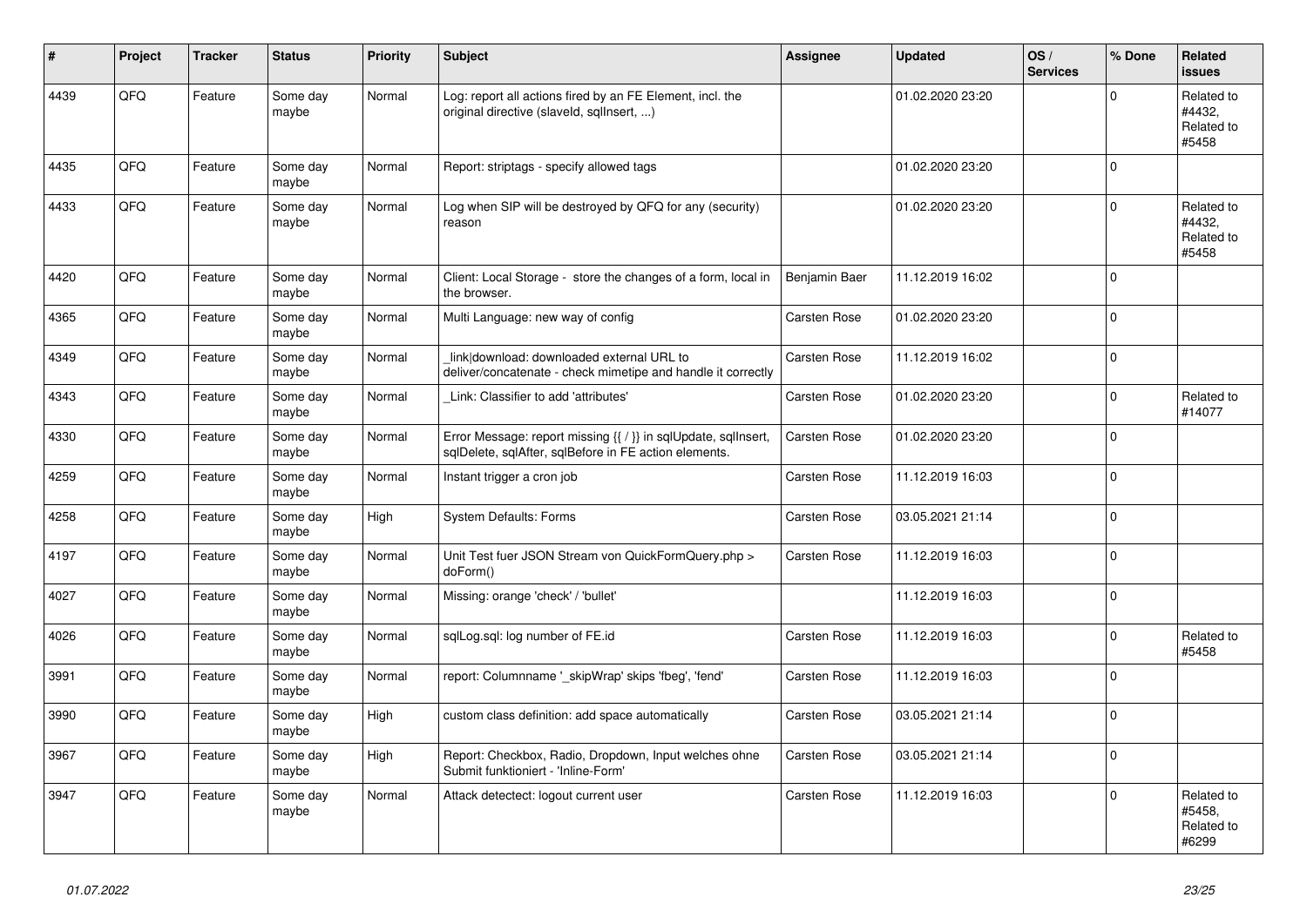| $\vert$ # | Project | <b>Tracker</b> | <b>Status</b>     | <b>Priority</b> | <b>Subject</b>                                                                                                                                           | Assignee            | <b>Updated</b>   | OS/<br><b>Services</b> | % Done      | <b>Related</b><br><b>issues</b> |
|-----------|---------|----------------|-------------------|-----------------|----------------------------------------------------------------------------------------------------------------------------------------------------------|---------------------|------------------|------------------------|-------------|---------------------------------|
| 3942      | QFQ     | Feature        | Some day<br>maybe | Normal          | Action Elemente: neu generierte IDs via FE weitergeben                                                                                                   | <b>Carsten Rose</b> | 11.12.2019 16:03 |                        | $\mathbf 0$ | Related to<br>#3941             |
| 3941      | QFQ     | Feature        | Some day<br>maybe | Normal          | sglAfter: es sollten mehrere moeglich sein                                                                                                               | Carsten Rose        | 11.12.2019 16:03 |                        | 0           | Related to<br>#3942             |
| 3905      | QFQ     | Feature        | Some day<br>maybe | Normal          | Documentation: Best Practice anhand eines Online<br>Bewerbungstools                                                                                      | <b>Carsten Rose</b> | 11.12.2019 16:03 |                        | 0           |                                 |
| 3900      | QFQ     | Feature        | Some day<br>maybe | Normal          | Extend documentation of 'Copy / Paste'                                                                                                                   | <b>Carsten Rose</b> | 11.12.2019 16:03 |                        | $\Omega$    | Related to<br>#3899             |
| 3880      | QFQ     | Feature        | Some day<br>maybe | Normal          | Form 'Form': anlegen einer Tabelle                                                                                                                       |                     | 14.01.2021 10:12 |                        | $\mathbf 0$ |                                 |
| 3879      | QFQ     | Feature        | Some day<br>maybe | Normal          | Form 'FormElement': Beim Feld 'name' rechts in der Notiz<br>einen Link einblenden - a) aktuelle Definition anzeigen, b)<br>Spalte in der Tabelle anlegen |                     | 11.12.2019 16:03 |                        | $\Omega$    |                                 |
| 3878      | QFQ     | Feature        | Some day<br>maybe | Normal          | Form 'FormElement': Spalte 'name' typeAhead mit<br>Spaltennamen der Primarytable.                                                                        |                     | 11.12.2019 16:03 |                        | $\Omega$    |                                 |
| 3877      | QFQ     | Feature        | Some day<br>maybe | Normal          | FormEditor: die Felder die aktuell nicht gebraucht werden<br>nur auf readonly/disabled setzen (nicht ausblenden > das<br>irritiert.                      | <b>Carsten Rose</b> | 11.12.2019 16:03 |                        | $\mathbf 0$ |                                 |
| 3848      | QFQ     | Feature        | Some day<br>maybe | High            | Antivirus check fuer Upload files in qfq?                                                                                                                | <b>Carsten Rose</b> | 03.05.2021 21:14 |                        | $\mathbf 0$ | Related to<br>#4131             |
| 3708      | QFQ     | Feature        | Some day<br>maybe | Normal          | Form: input - 'specialchars', 'none'  gewisse tags<br>erlauben, andere verbieten                                                                         | Carsten Rose        | 11.12.2019 16:02 |                        | $\Omega$    | Related to<br>#14320            |
| 3692      | QFQ     | Feature        | Some day<br>maybe | Normal          | QFQ Webseite                                                                                                                                             | Benjamin Baer       | 11.12.2019 16:02 |                        | 0           | Related to<br>#5033             |
| 3677      | QFQ     | Feature        | Some dav<br>maybe | Normal          | wkhtmitopdf: FE User access prohibited, if client IP changes<br>\$TYPO3_CONF_VARS[FE][lockIP]                                                            | <b>Carsten Rose</b> | 11.12.2019 16:02 |                        | 0           |                                 |
| 3666      | QFQ     | Feature        | Some day<br>maybe | Normal          | a) Performance Messung: mysql_real_escape_string() im<br>Vergleich zu str replace(), b) doppeltes Aufrufen von<br>mysql_real_escape_string()             | Carsten Rose        | 11.12.2019 16:02 |                        | $\Omega$    |                                 |
| 3646      | QFQ     | Feature        | Some day<br>maybe | Normal          | Moeglichkeit HTML Tags in Reports auszugeben (zu<br>enkodieren: htmlspecialchars)                                                                        |                     | 11.12.2019 16:02 |                        | $\Omega$    | Related to<br>#14320            |
| 3617      | QFQ     | Feature        | Some day<br>maybe | Normal          | Load javascripts at bottom                                                                                                                               |                     | 11.12.2019 16:02 |                        | 0           |                                 |
| 3567      | QFQ     | Feature        | Some day<br>maybe | Low             | 'Save', 'Close', 'New' als FormElement                                                                                                                   |                     | 11.12.2019 16:02 |                        | $\Omega$    |                                 |
| 3537      | QFQ     | Feature        | Some day<br>maybe | Low             | SHOW COLUMNS FROM tableName - Extend '{{!'<br>definition                                                                                                 | Carsten Rose        | 11.12.2019 16:02 |                        | $\Omega$    |                                 |
| 3495      | QFQ     | Feature        | Some day<br>maybe | Normal          | Predifined Parameter werden nicht in '+' (add new record)<br>SIP gerendert.                                                                              |                     | 11.12.2019 16:02 |                        | $\Omega$    |                                 |